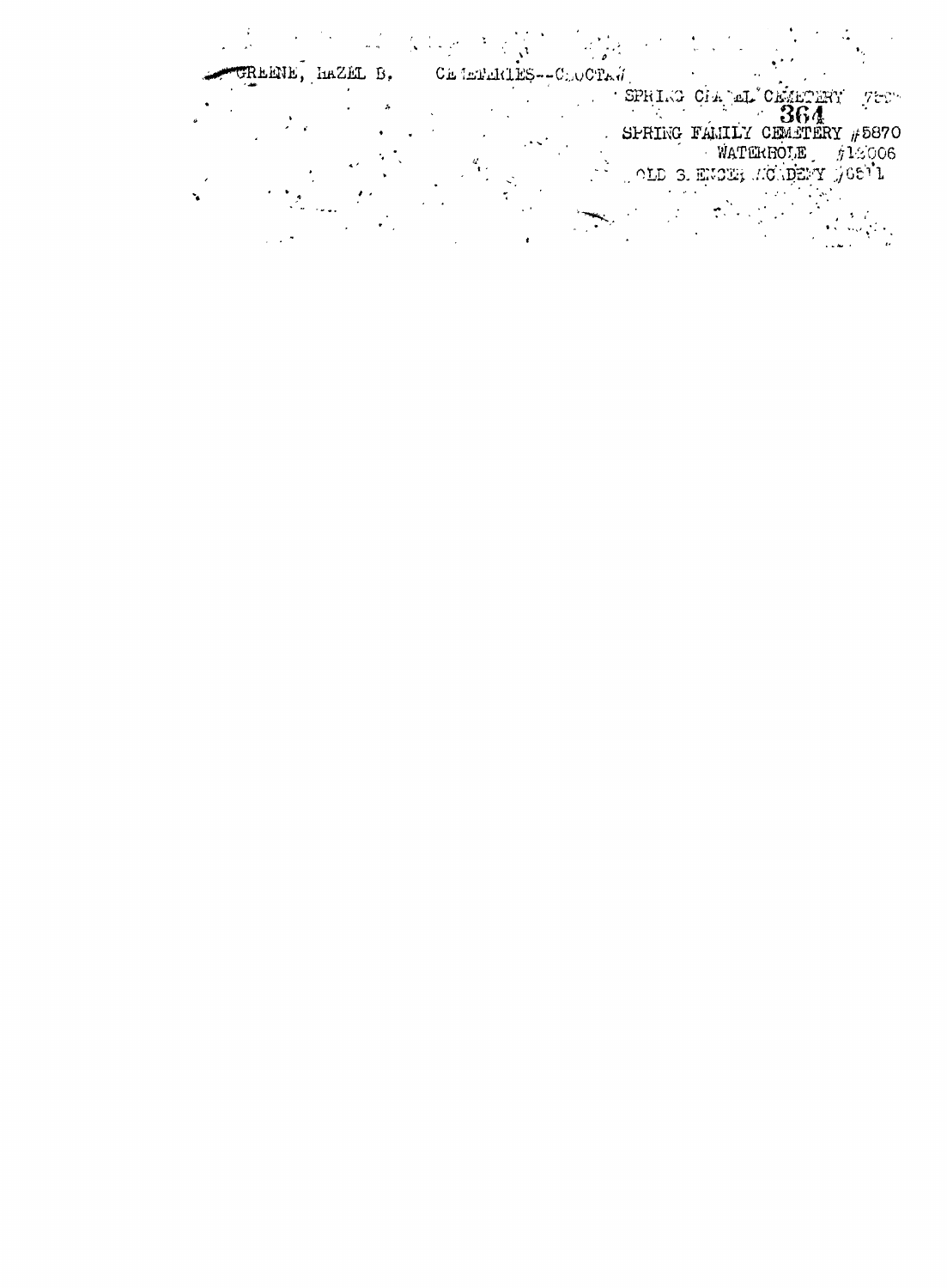365  $\sim 7593$ GREEN F.HAZEL B. CEMETERIES--CHOCTAW SPRIEC CHAPEL. Hazel B. Greene . . . Interviewer Hugo, Oklahoma  $9 - 21 - 37$ A mile N.W. Spring Chapel Cemetery ۰. IN FRONT YARD OF OLD CHARLIE SANGUIN PLACE leile south west of Hugo, Oklahona, known now as the Isham Williams place. IN MEMORY OF CHARLIE SANGUIN Born Mar. 20, 1345 Died January 14, 1879  $\mathcal{K}^{\circ}$ IN MEMORY OF SEIMA JANE SANGUIN BORY October, 21, 1875 Died February 1, 1981. This was Tom Sanguin's daughter. THREE OTHER GRAVES IN THAT YARD HAVE NO MARKERS AT ALL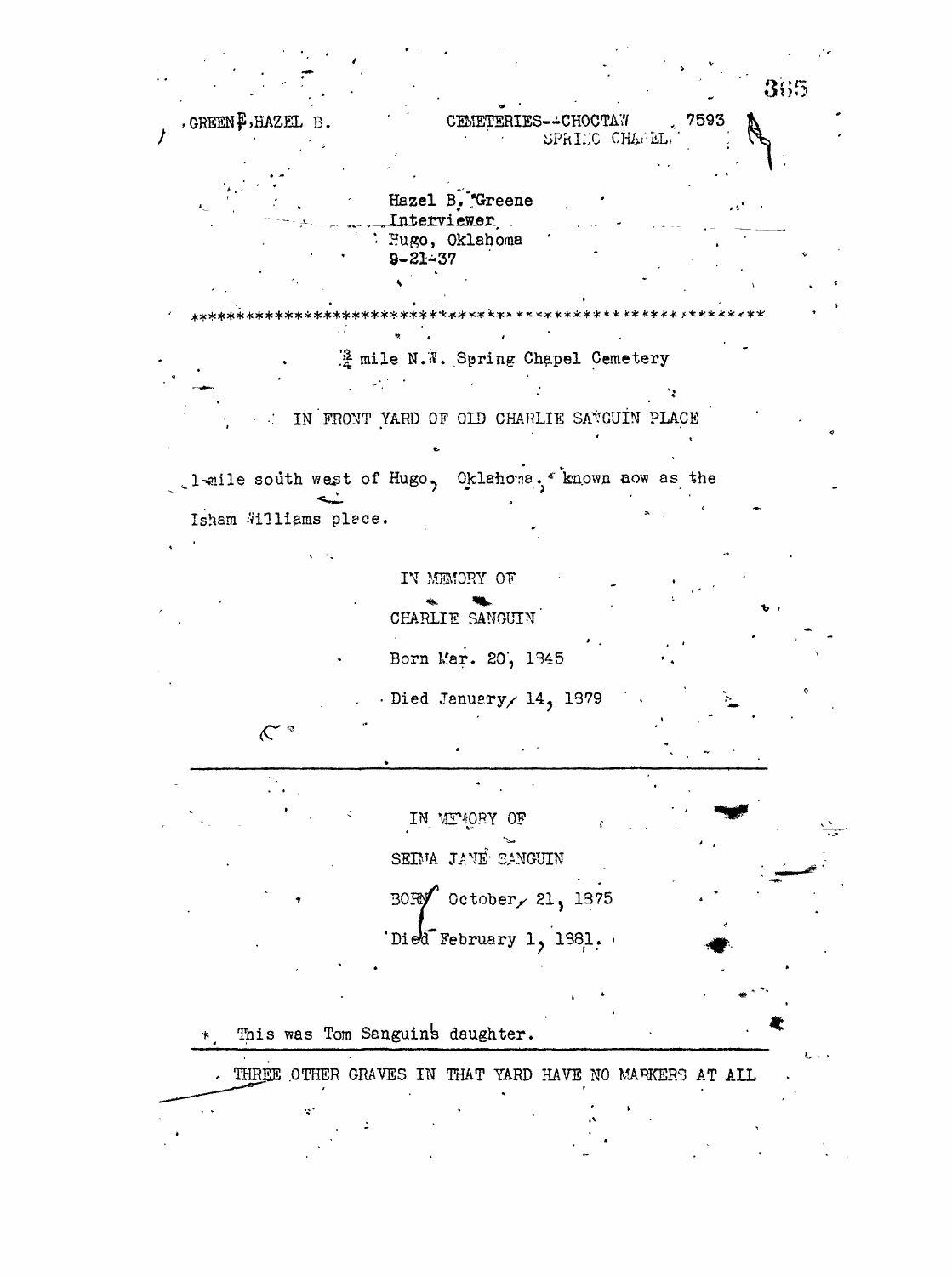|                     |                                                           | 866   |
|---------------------|-----------------------------------------------------------|-------|
| GREENS, HAZEL B.    | CEMETERIES--CHOCTA #                                      | .7593 |
|                     | OFFITING CHAPEL                                           |       |
|                     | 2                                                         |       |
|                     | SPRING CHAPEL CEMETERY, ONE MILE SOUTH OF HUGO, OKLAHOMA. |       |
| OUT SOUTH BROADWAY. |                                                           |       |
|                     | IN, MEMORY OF                                             |       |
|                     | SUSAN SPRIVG                                              |       |
|                     | Born May 12, 1809                                         |       |
|                     | Died Jan 13                                               |       |
|                     |                                                           |       |
|                     | IN MEMORY OF<br>BETSY,<br>Wille of Levi Spring.           |       |
|                     | Born August 15, 1342                                      |       |
|                     | Died April 30, 1374.                                      |       |
|                     |                                                           |       |
|                     | - IN MEMORY OF                                            |       |
|                     | SOPHIA SPRING                                             |       |
|                     | Wife of Levi Spring                                       |       |
|                     | Born August 15, 1842.                                     |       |
|                     | .Died April 11, 1907.                                     |       |
|                     |                                                           |       |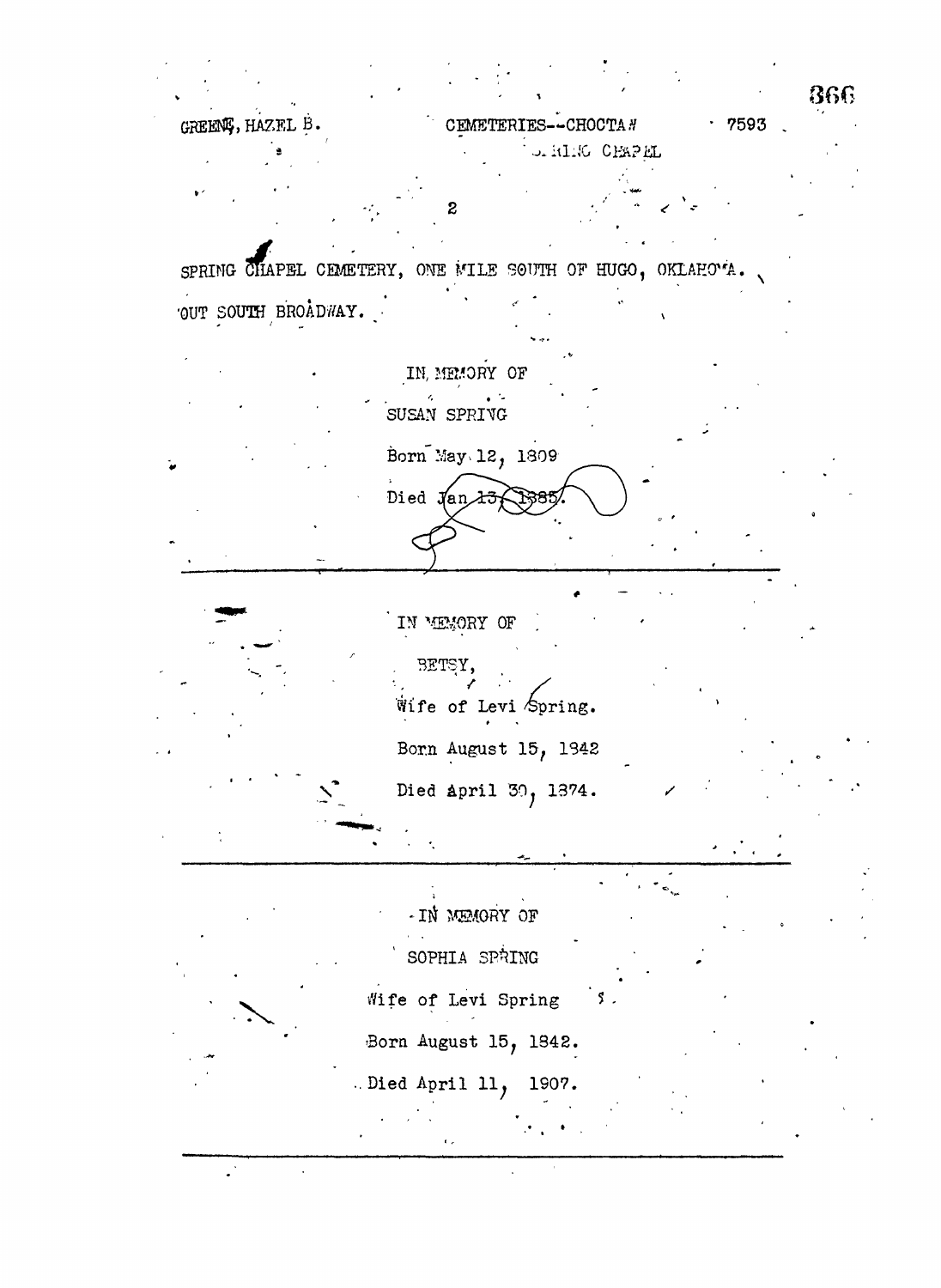|                 |                                                                  |      | 367 |
|-----------------|------------------------------------------------------------------|------|-----|
| GREENĘ HAZEL B. | CEMETERIES--CHOCTAW-<br>SPRING CLAPEL                            | 7953 |     |
|                 |                                                                  |      |     |
|                 | З                                                                |      |     |
|                 |                                                                  |      |     |
|                 | IN MEMORY OF                                                     |      |     |
|                 | ROSANNA.                                                         |      |     |
|                 | Daughter of Levi Spring, born July 1870                          |      |     |
|                 | Died November 5, 1874                                            |      |     |
|                 |                                                                  |      |     |
|                 |                                                                  |      |     |
|                 |                                                                  |      |     |
|                 | IN MEMORY OF                                                     |      |     |
|                 | LEBI BOHANNON.                                                   |      |     |
|                 | Born November 6, 1382.                                           |      |     |
|                 | Died November 29, 1932                                           |      |     |
|                 |                                                                  |      |     |
|                 |                                                                  |      |     |
|                 |                                                                  |      |     |
|                 | Morris Fisher and wife sleep in one unmarked grave,              |      |     |
|                 |                                                                  |      |     |
|                 | beside the son, Willie Fisher, who murdered them for their.      |      |     |
|                 | money and property, about 1918? No tombstones, not sure of date. |      |     |
|                 | Willie Fisher died . pf tuberculosis in the penitentiary         |      |     |
|                 | et McAlester, where he was serving a life-term for the murder.   |      |     |
| of his perents. |                                                                  |      |     |
|                 |                                                                  |      |     |
|                 | All graves unmarked                                              |      |     |
|                 |                                                                  |      |     |
|                 |                                                                  |      |     |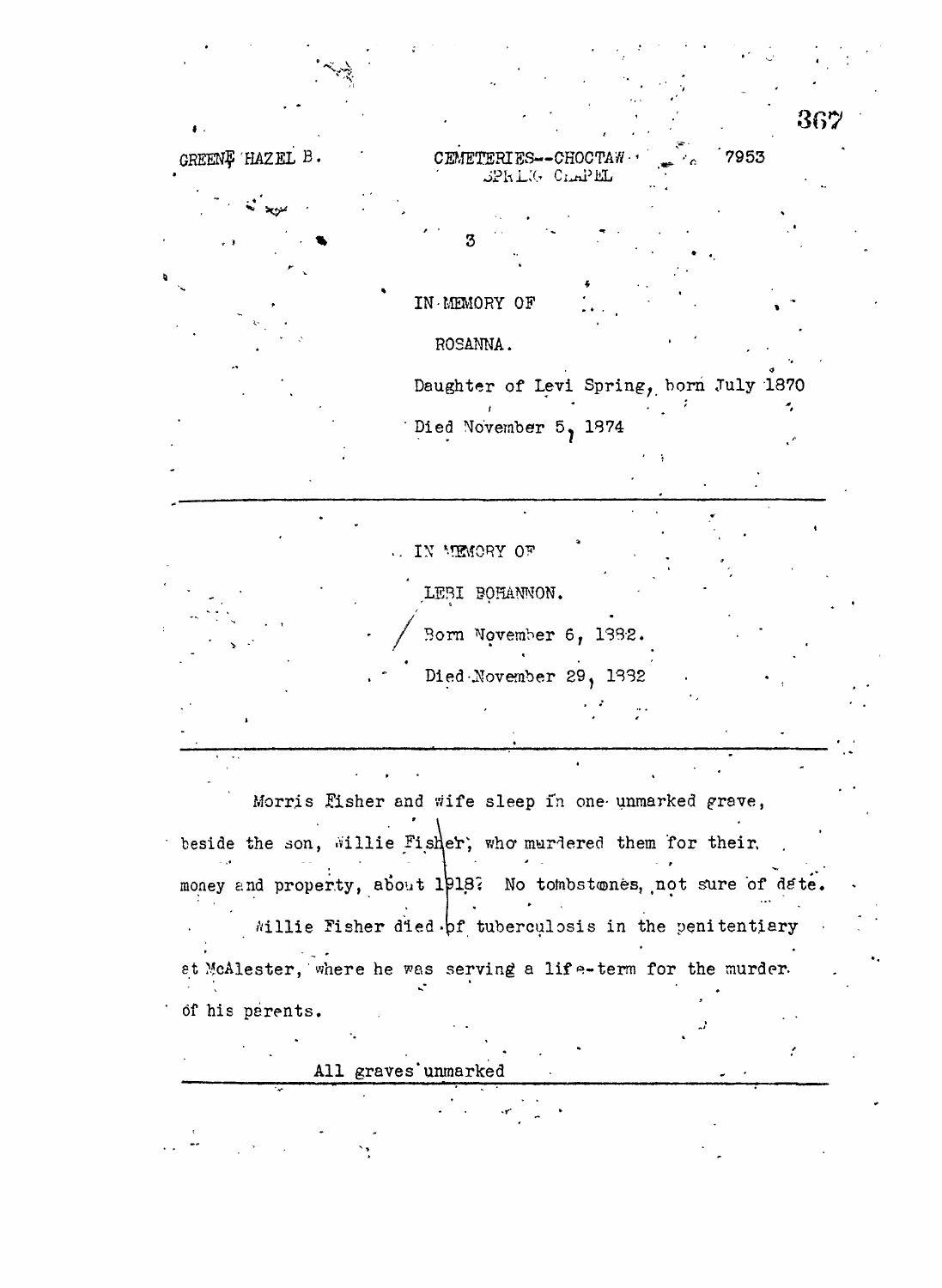|          | GREENG, HAZEL B. | CEMETERIES--CHOCTAW |               | 7953 | 368. |
|----------|------------------|---------------------|---------------|------|------|
|          |                  |                     | STRIKG CHEFEL |      |      |
| $\cdots$ |                  |                     |               |      |      |
|          |                  |                     |               |      |      |

In. Memory of

Levi Spring.

Born February,  $8, 1343$ 

Died, February, 16, 1903

An-iron cross, is partly buried in the earth at the

foot of his tombstone, with the detes and letters on

it thus:

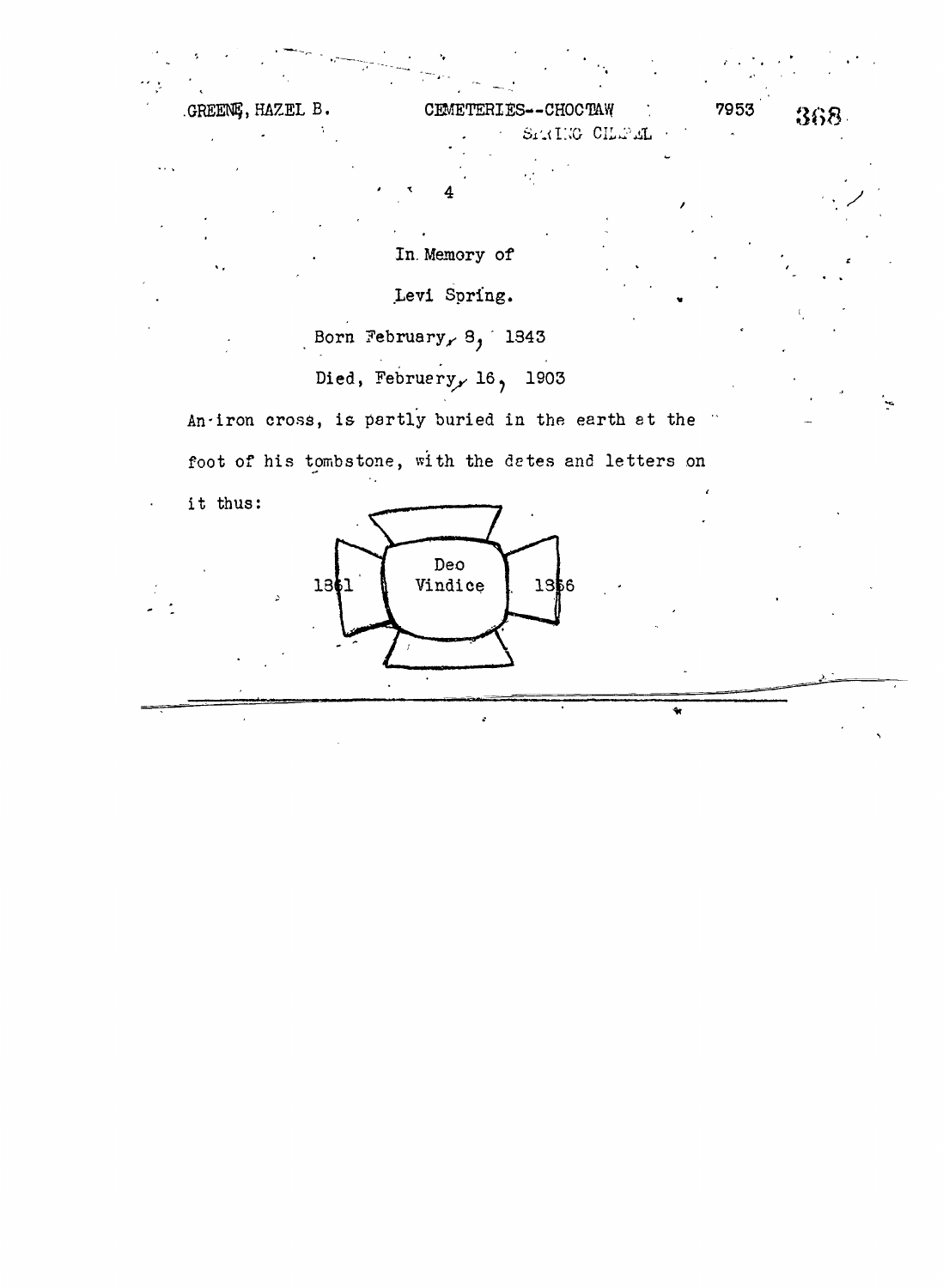| CEMETERIES--CHOCTAW--GREENE, HAZEL B.<br>Spring<br>BURIAL GROUND FORM<br>WORKS PROGRESS ADMINISTRATION<br>Indian-Pioneer History Project for Oklahoma<br>$\cdot$<br>Field worker's name Hazel B. Greene                                                                                                                                                                                                                                                                                                                                                                                                                                                                                                                                                                                                         |                         | $Eorm B-(S-149)$<br>$\overline{\mathscr{Q}}$ #5870 | 369   |
|-----------------------------------------------------------------------------------------------------------------------------------------------------------------------------------------------------------------------------------------------------------------------------------------------------------------------------------------------------------------------------------------------------------------------------------------------------------------------------------------------------------------------------------------------------------------------------------------------------------------------------------------------------------------------------------------------------------------------------------------------------------------------------------------------------------------|-------------------------|----------------------------------------------------|-------|
| mis report made on (date) May 18,                                                                                                                                                                                                                                                                                                                                                                                                                                                                                                                                                                                                                                                                                                                                                                               |                         | 193.7                                              |       |
|                                                                                                                                                                                                                                                                                                                                                                                                                                                                                                                                                                                                                                                                                                                                                                                                                 |                         |                                                    |       |
| 1. Name (if any) of burial ground Spring Femily cemetery<br>2. Founded (date) 1859 By W. M. Spring<br>3. Abandoned (date) ______________ Why abandoned ___                                                                                                                                                                                                                                                                                                                                                                                                                                                                                                                                                                                                                                                      |                         |                                                    |       |
| 4. Present owners of premises Spring family                                                                                                                                                                                                                                                                                                                                                                                                                                                                                                                                                                                                                                                                                                                                                                     |                         |                                                    |       |
| Address of present owners Louis Spring, Hugo, would be one.                                                                                                                                                                                                                                                                                                                                                                                                                                                                                                                                                                                                                                                                                                                                                     |                         |                                                    |       |
| NOTE: Answer fully, if possible, questions 5 to 13 inclusive, here or on<br>sheets firmly attached to this form.<br>5. Original owners of premises. W. M. Spring,<br>6. Give names of other persons who at one tipe owned the premises.<br>7. Approximate number of graves. 46<br>8. Approximate number of marked graves<br>9. General condition of headstones, including inscriptions. old, broken and tallen.<br>10. Number of inscriptions.copied and attached.<br>each inscription on a separate sheet and attach all to this form).<br>Il. Any other information you were able to gather about the burial ground<br>including its history.<br>12. Condition of the premises Fair, but fence poor.<br>13. Detailed location of burial ground. Exactly two blocks from city limits, south out Eighth Street. | ່ 29<br>32              |                                                    | Place |
| 14. Legal location of burial ground, County - Choctar-                                                                                                                                                                                                                                                                                                                                                                                                                                                                                                                                                                                                                                                                                                                                                          |                         |                                                    |       |
| Section 35<br>Township                                                                                                                                                                                                                                                                                                                                                                                                                                                                                                                                                                                                                                                                                                                                                                                          | 6                       | Range 17E<br>(north)                               |       |
| The plat on this form represents 640<br>acres, one square mile, and is sub-<br>divided into 40 acre tracts. The<br>center of the section, and burial<br>sore<br>ground should be located accordingly.<br>If passible, make additional sub-<br>divisions on plat to give more accurate                                                                                                                                                                                                                                                                                                                                                                                                                                                                                                                           | $\overline{\mathbf{X}}$ |                                                    |       |
| location.<br>Number of sheets attached                                                                                                                                                                                                                                                                                                                                                                                                                                                                                                                                                                                                                                                                                                                                                                          |                         |                                                    | ЭY.   |
| to this form<br>15                                                                                                                                                                                                                                                                                                                                                                                                                                                                                                                                                                                                                                                                                                                                                                                              |                         |                                                    |       |
|                                                                                                                                                                                                                                                                                                                                                                                                                                                                                                                                                                                                                                                                                                                                                                                                                 |                         |                                                    |       |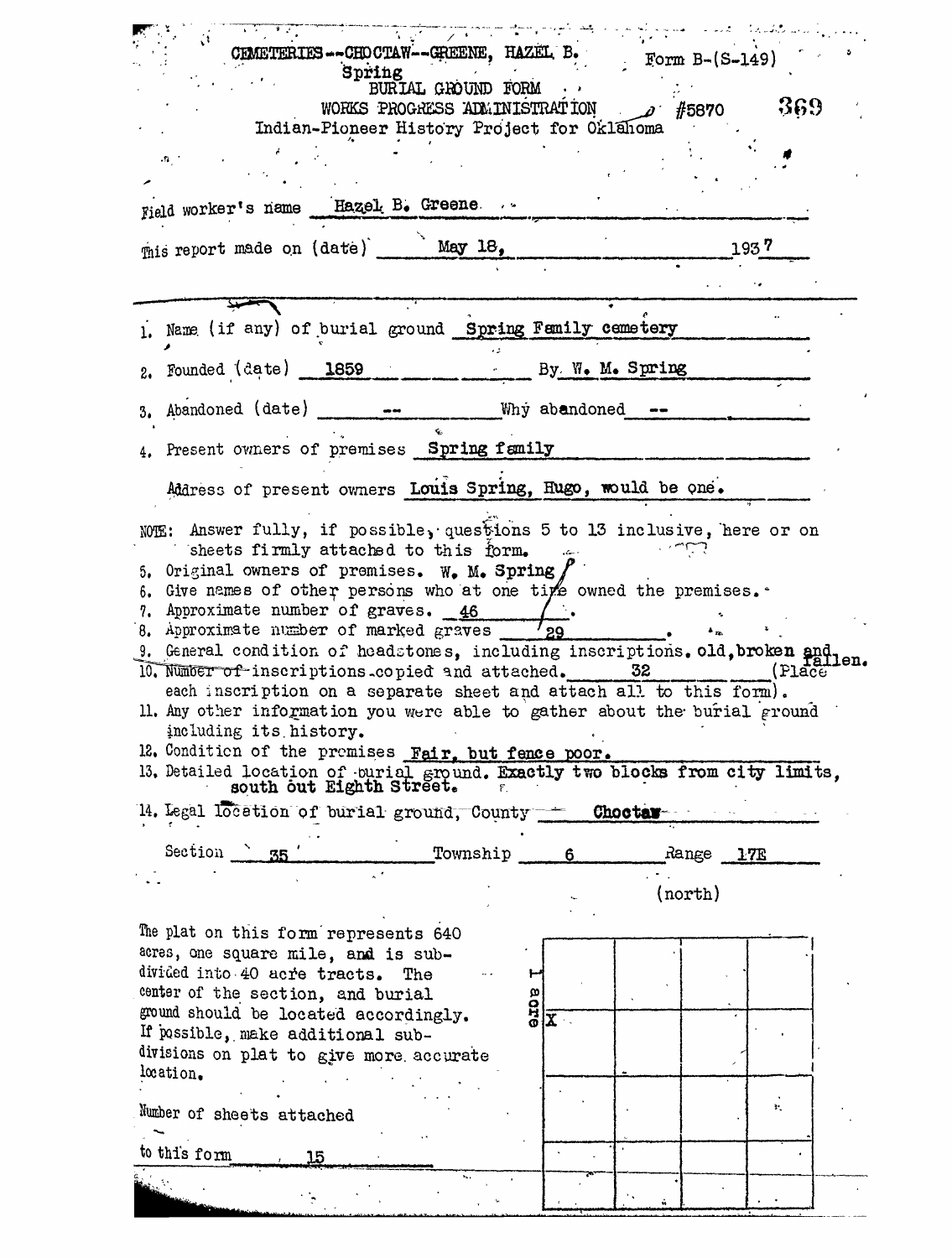CEMETERIES-TCHOCTAW--GREENE, HAZEL B. #5870 Spring

.Hazel B. Greene, Field Worker, Hugo, Oklahoma, May 18, 1937 ' *:*

Exactly two blocks south of the south end<sup>"</sup>of · Eighth Street, of the city of Hugo, is the family **ai** cemetery of the Springs. cemetery of the Springs. Yard Springs. Yard Springs. Yard Springs. Yard Springs. Yard Springs. Yard Springs. Y Spring, settled that place probably about 1850. Spring,"settled that place probably about l\$50.000 percent place probably about l\$50.000 percent place probably about l\$50.000 percent He built the usual hewn log house, the kind most He .built'the usual hevm log house, the kind-most\* commonly seen here in that day and time: two rooms  $\mathcal{L}^{(j)}$  seen here in that day aid that day aid that day aid that day aid that day aid that day aid that day aid that day aid the seen here in the seen here in the seen here in the seen here in the seen here in the see divided by a wide hall, porch across the front and boxed side rooms. "Uncle Billy" was nearly if not all white; he might have been a little bit Indian  $( \text{Choctaw})$ . He and his wife, Jane, a fullblood Choctaw Indian were both born in  $1852$ , and from what various members of the family can recall they what various members of the family can recall the family can recall the family can recall they have been those days to bury the dead in a corner of the yard. The first to go was an'infant son, born June 15th. 1859. and died July 15th, 1859. (Note that he was ' 1859, and died July 15th, 1859, and died July 15th, 1859. (Note that the .was in the .was in the .was in the<br>The second control to the .was in the .was in the .was in the .was in the .was in the .was in the .was in the

Altogether they had about fourteen children.  $A$ ltogether they had about fourteen- $\mathcal{A}$ 

(This mother was an epileptic).  $\mathcal{A}$  about 1872 $\mathcal{A}$  Uncle Billy Spring decided to build decided to build decided to build decided to build decided to build decided to build decided to build decided to build decided to build decided to build deci and however, his large family. He selected for his large family. He selected family. He selected family. He selected for  $\mathcal{A}$ a spot about on $\mathcal{O}_\mathcal{A}$  spot about on $\mathcal{O}_\mathcal{A}$  yards east from  $\mathcal{A}$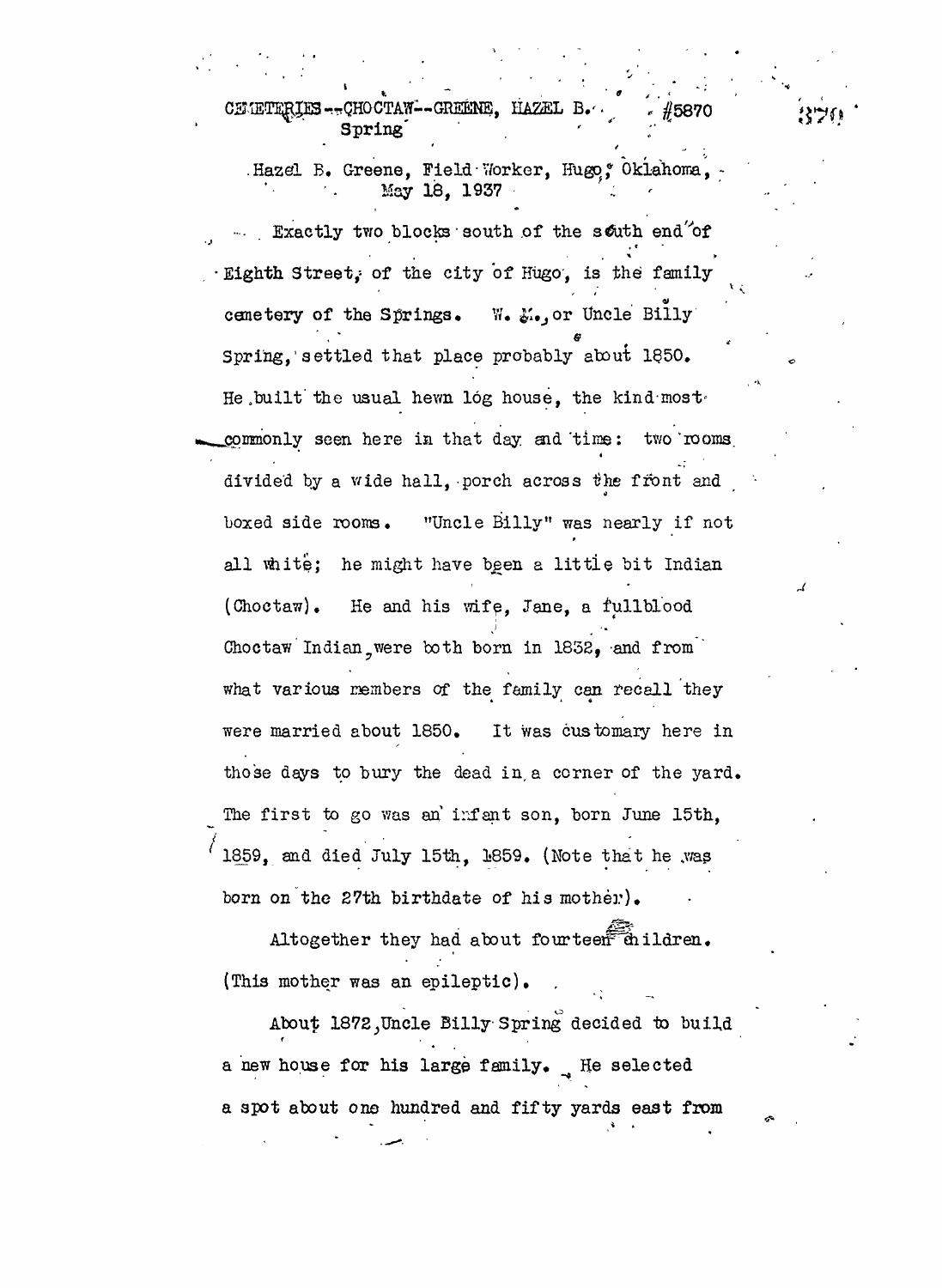-GREENE' HAZEL B. \* #5870 **CEMETERTES CHO CTAW** Spring.

2

the old house. He built what was, for those days, a very fine house. It was a frame house; one story; in the shape of a  $T<sub>•</sub>$  There were two sixteen by sixteen foot front rooms separated by 1 1 a ten by sixteen foot hall, with a porch all across and the tens by sixteen factor  $\mathcal{L}_\text{c}$  and  $\mathcal{L}_\text{c}$  across that all across that all across the polynomial across that all across the polynomial across the set of  $\mathcal{L}_\text{c}$ the front. which faces the west. The hall door the front, viiich faces the west. The hall door  $\mathcal{O}(\mathcal{C})$  is the west. The hall door . was pretty "nifty" for those days with glass panels on each side and above the door. There were on each side and above the door. There were fancy curlicues of wood on each side of the fancy fancy curlicular fancy curlicular of the fancy curlicular fancy of the fancy curlicular fancy of the fancy of the fancy curlicular fancy of the fancy of the fancy of the fancy of the fancy of the fancy of the fancy of the porch posts.  $\mathcal{L}$  (b) the set of  $\mathcal{L}$   $\mathcal{L}$   $\mathcal{L}$   $\mathcal{L}$   $\mathcal{L}$   $\mathcal{L}$   $\mathcal{L}$   $\mathcal{L}$   $\mathcal{L}$   $\mathcal{L}$   $\mathcal{L}$   $\mathcal{L}$   $\mathcal{L}$   $\mathcal{L}$   $\mathcal{L}$   $\mathcal{L}$   $\mathcal{L}$   $\mathcal{L}$   $\mathcal{L}$   $\mathcal{L}$   $\mathcal{L}$   $\mathcal{L}$ 

Immediately back of each front room are ten Immediately back of each front room and the each front room as  $\mathcal{E}^{\mathcal{E}}$ by thirteen foot side rooms. The hall opens into by thirteen foot side foomso The hall opens into sixteen by eighteen foot dining room. then back of sixteen by eighteen foot dining room, then back of it is a sixteen by fourteen foot kitchen foot kitchen and along the sixteen foot kitchen and along the sixteen<br>The sixteen foot kitchen and along the sixteen foot kitchen and along the sixteen foot kitchen and along the s each side- of this kitchen and dining room are porches, on the nofth<sub>one</sub>nd south sides, with large slabs of stone that looks like granite but has acme shell formation in it . A walk .leads from the source the steps to the smoke house; it is of flatter  $\mathbf{r}$ brown stones and there is a walk to the well, which  $371$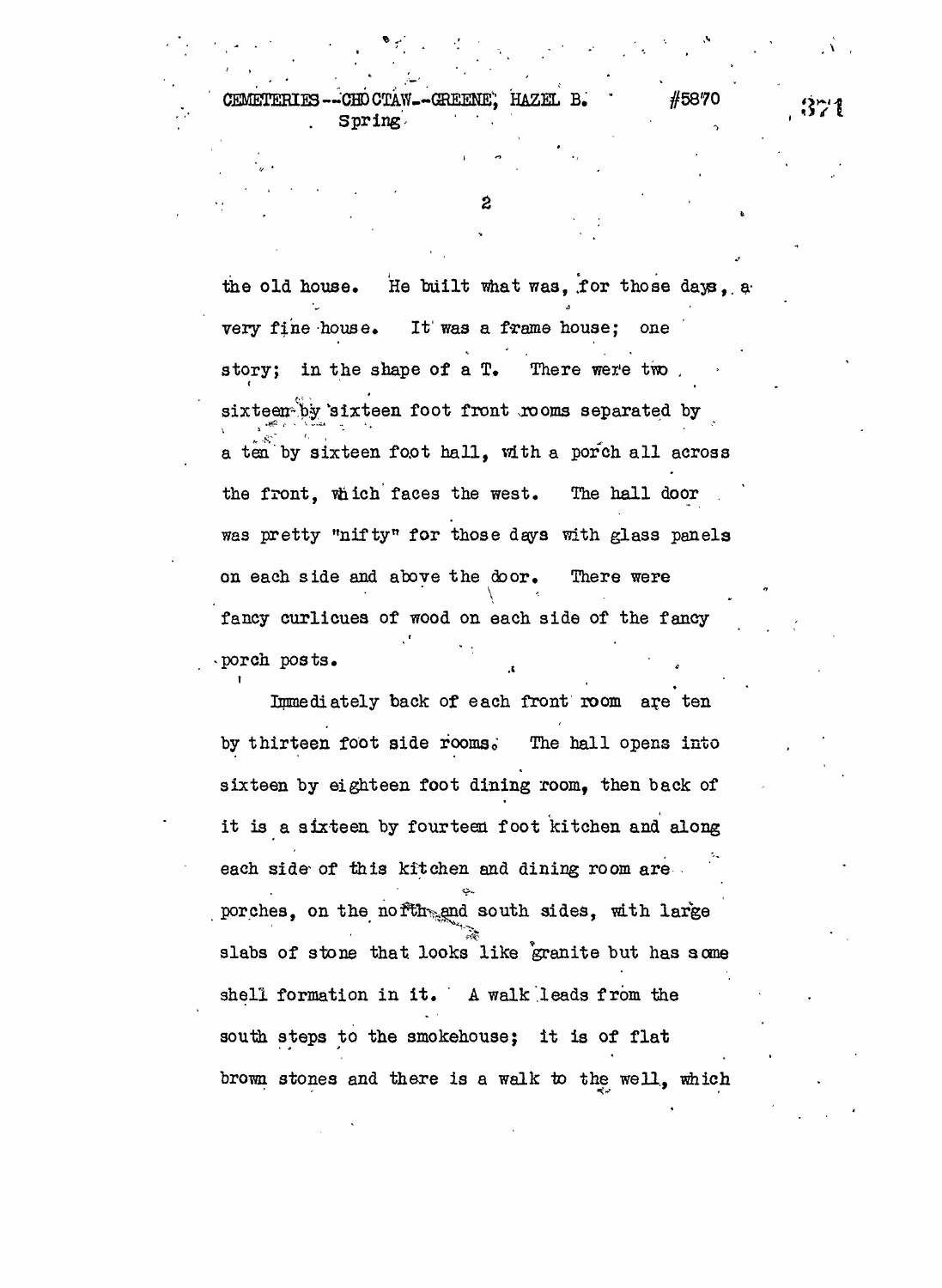CEMETERIES--CHOCTAW--GREENE, HAZEL B. #5870 , Spring

is is a masterpiece of masonry. The inside of. this well all the ray down is walled with sandstone, or what appears to be sandstone, a foot or so thick and hewn or sawed out in circular form as is also the slab of granite-like rock that covers the entire top of the well of soft water and a round hole tvo feet in diameter is cut in this slab.

The foundation of the house and the chimneys at each end of the house are also of this hewn stone . The three granite like front steps also are hewn. Two are about six feet long and the bottom one is about seven feet and is rounded at the ends. The flat sandstone rocks in the walk to the gate are immense: at the gate another granite step lets one down to the sandstone paving outside of the stone wall that serves as a front fence. The wall varies in height,according to the ground, but is. three to five feet high all along the front of that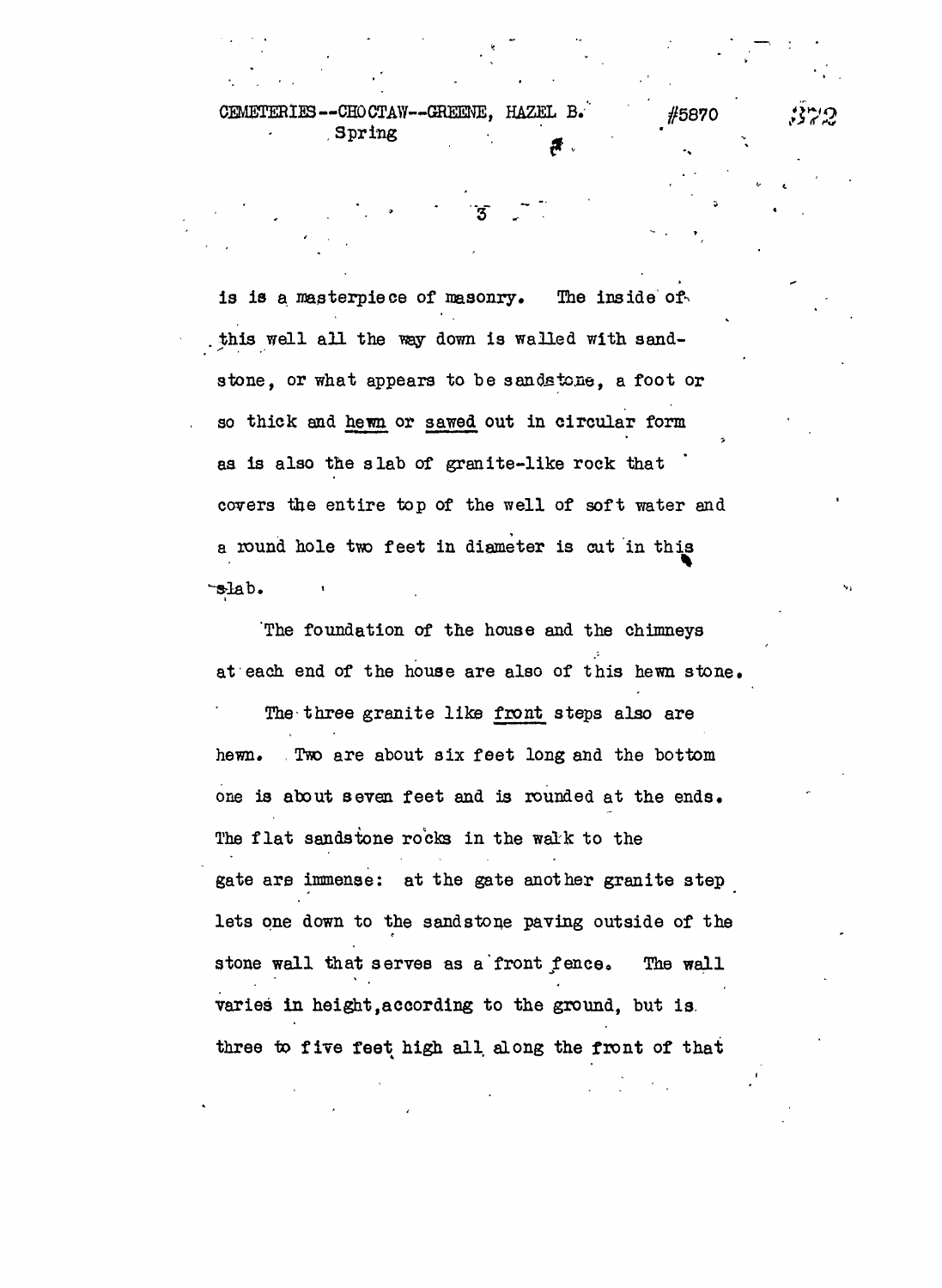GEMETEBIE3--CHD CTAW—GREESNE, HAZEL Spring

**y**

#5870

4

stone wall, a distance of about one hundred feet. The paving has extended all along, but some stones have been moved away. That wall is also of hewn rocks, some sandstone and .some like granite, blue granite, *f \* cemented together. . The saddle house is still standing and it and the horse lot are surrounded by an ancient looking rail worm fence. In the early days of this oq,untry every wel\l equipped ranch or farm had its saddle house. Soon after the new house was built Uncle Billy had a gin put up where the old house stood, and this old house was moved away to another part of the plantation. The old boiler of . the gin is still lying on the old house place.

One Choteau, a Frenchman, who "drifted" in here did that stone work. used is not known by any one of the family now living. What machinery, if any, was

Uncle Billy had a blacksmith shop, always, on the place and the old base  $\frac{1}{2}$  fock of the forge is still out in the field.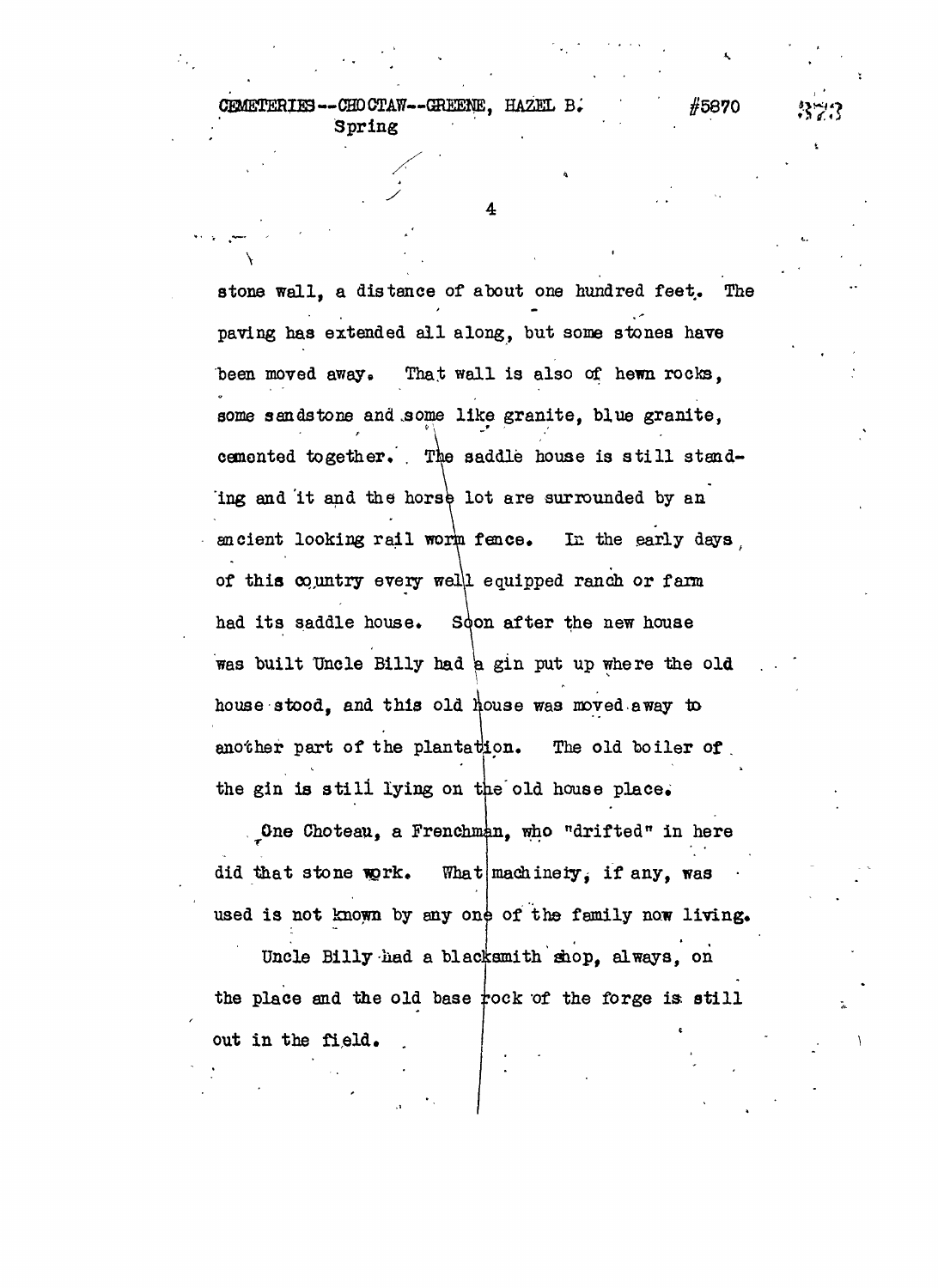$\sqrt{2}$ CEMETERIES-- CHO CTAW--GREENE, HAZEL B. \* #§870 Spring

5

He had about five different store buildings from time to time, on the place, only one at a time but he would get tired of the location or want a new building, so would just put up another log cabin for a store. The saddle, house is of boxing plank but the older ones are of logs. All nails used in buildings on the place are of the old **\*** square variety. The sills of the house are all *<?•>* of hewn oak logs, but are pretty well rotted out,. The house is nearly fallen down, but people live in it now.  $\mathbf{r} = \mathbf{r} \cdot \mathbf{r}$  , and  $\mathbf{r} = \mathbf{r} \cdot \mathbf{r}$  , and  $\mathbf{r} = \mathbf{r} \cdot \mathbf{r}$ 

The AEtna Life Insurance Company owna the home place, but the Spring family owna one acre upon.which the cemetery is now. The cemetery itself is small, approximately fifty graves. crowded close together. No doubt the fence will be extended as needed. There are four rows of graves and five off down "a sort of a lane extending from the southeast corner of the plot.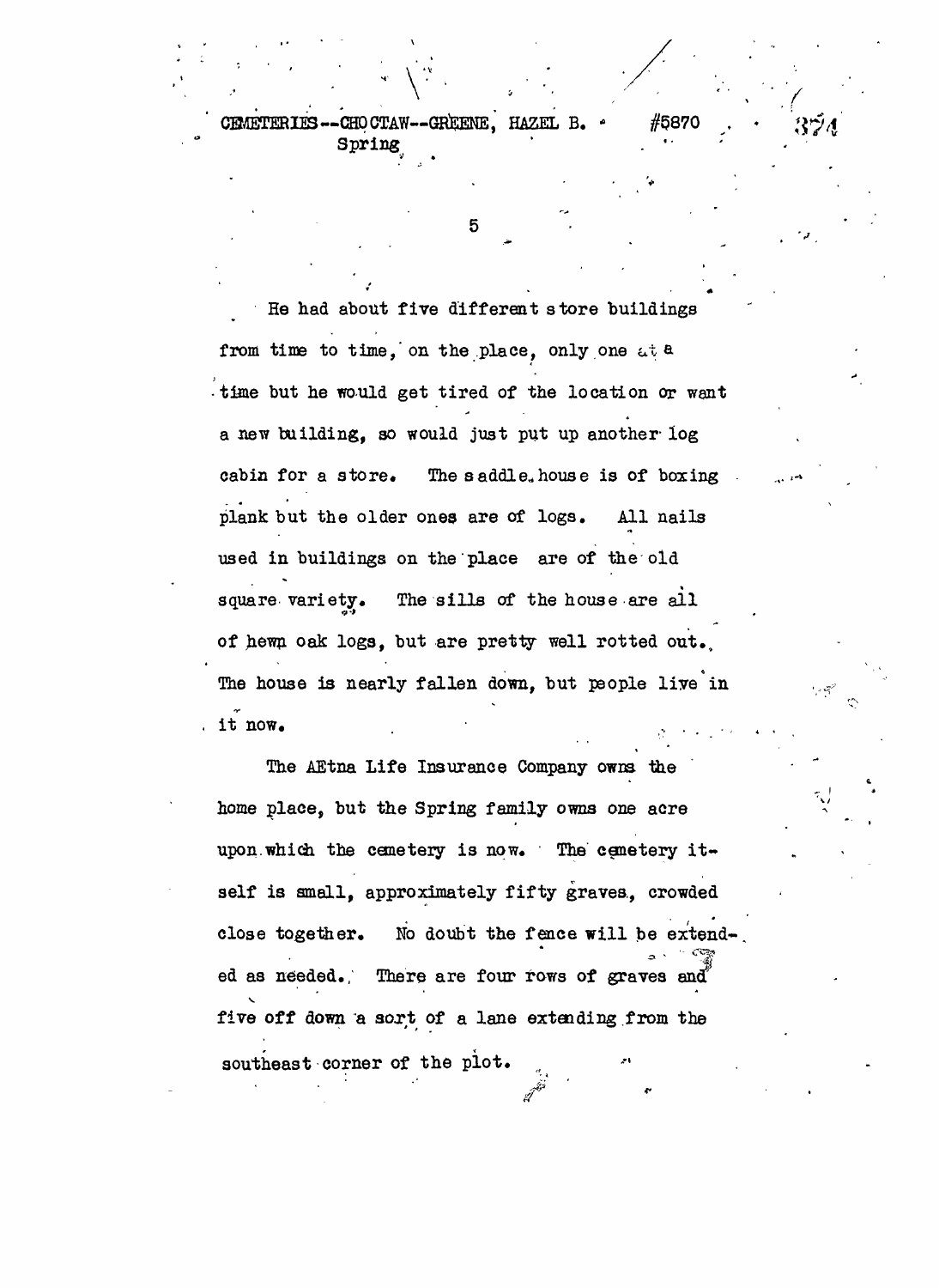-CHDCTAW--GREENE, *HAZEL* B. **CHMETERIES** Spring

6

#5870

 $\sim$  In the Spring family cemetery it is very noticeable that the Mother's name is usually omitted from the epitaphs. For instance -- a number of graves are marked simply. In Memory of  $---$  son or daughter of *f%,* M. S°pring. NOT, son or daughter of W. M. and Jane Spring. Notice, too, that two daughters of theirs died the summer of 1869.

Nannie and Harriet Self were sisters and married Bazil and Willie Spring, brothers. Harriet **- "' - 0 . '** lives now at Bethany.

 $\mathcal{C} = \mathcal{C} \left( \mathcal{C} \right) \left( \mathcal{C} \right) \left( \mathcal{C} \right) \left( \mathcal{C} \right) \left( \mathcal{C} \right) \left( \mathcal{C} \right) \left( \mathcal{C} \right) \left( \mathcal{C} \right) \left( \mathcal{C} \right) \left( \mathcal{C} \right) \left( \mathcal{C} \right) \left( \mathcal{C} \right) \left( \mathcal{C} \right) \left( \mathcal{C} \right) \left( \mathcal{C} \right) \left( \mathcal{C} \right) \left( \mathcal{C} \right) \left($ Dr. W. D. Kendrick did have a tombstone, but . . '<sup>v</sup> ~^ "——-—. Hts widow. no one seems to know what became of it . Patsy, 'lives one mile south of 'the old place where " - i she was born. And' the house stood right beside what is now the cemetery, when she was born. She is the only one of W. M. Spring's children that is left.  $\epsilon$  the only one of  $\epsilon$  and  $\epsilon$  and  $\epsilon$  is the one of  $\epsilon$  is left. Goodland, Indian Territory, June 29,1901, when a train struck and killed him instantly.

train struck and the struck and the struck and the struck and the struck and the struck and the struck and the struck and the struck and the struck and the struck and the struck and the struck and the struck and the struc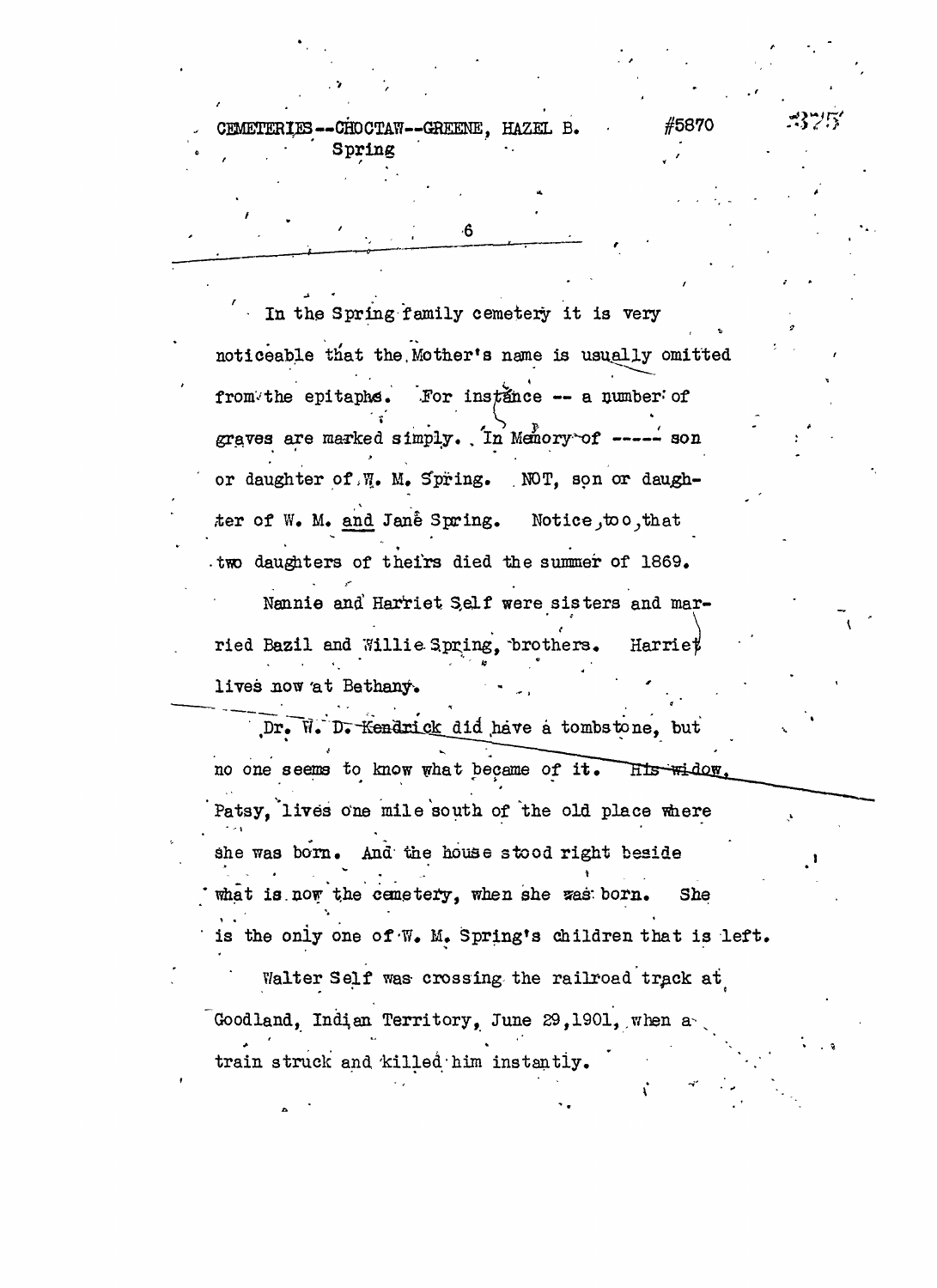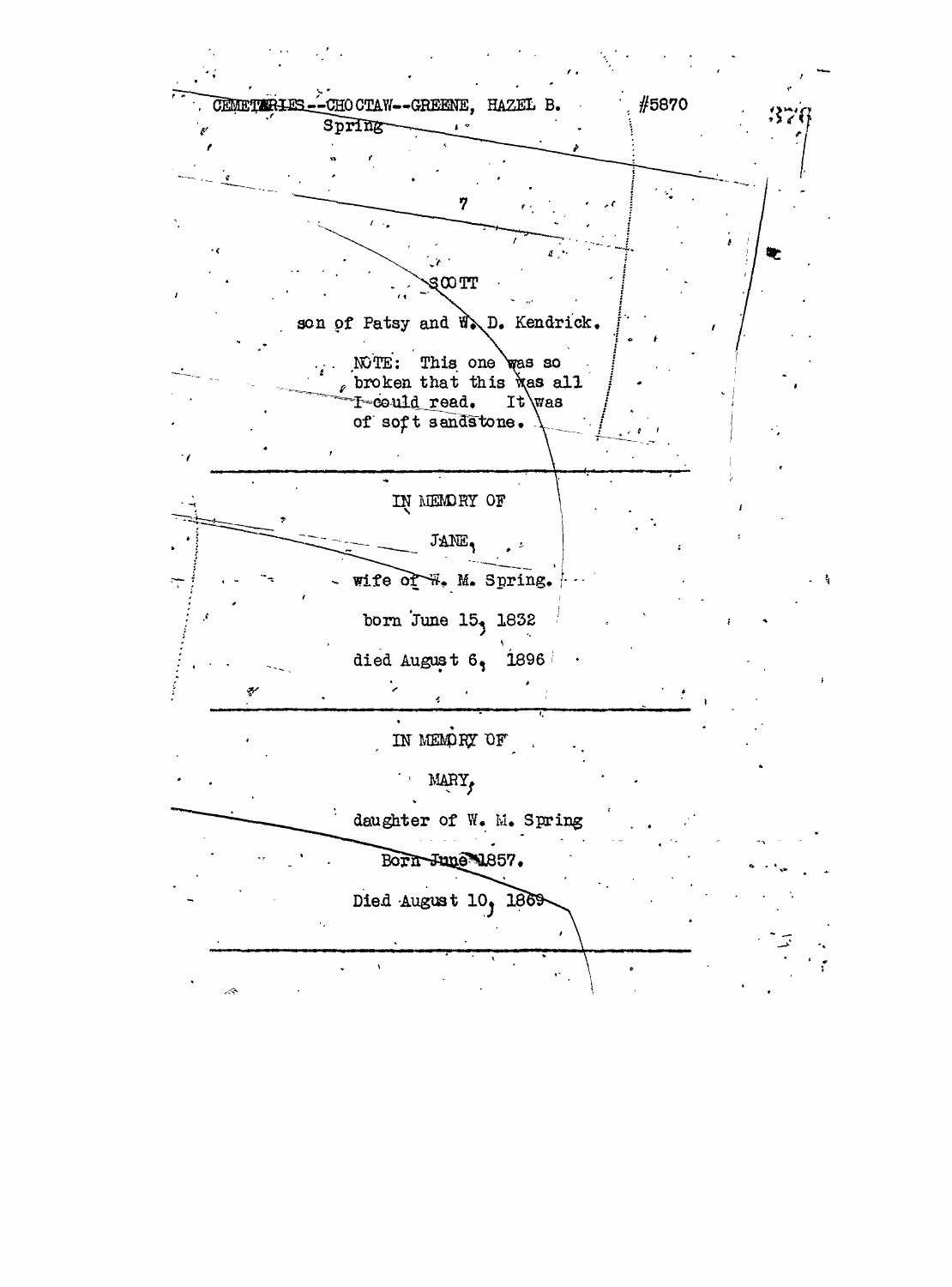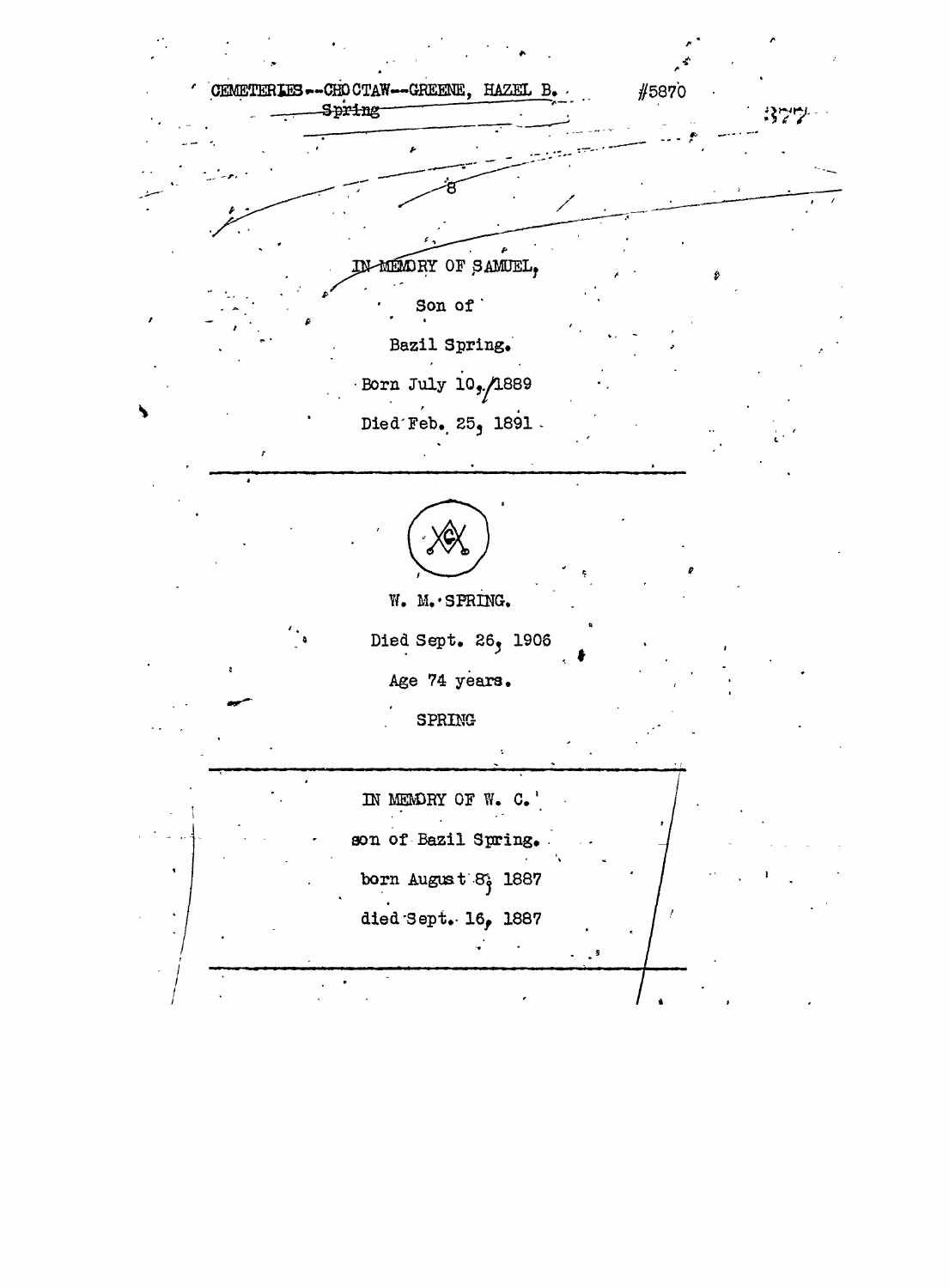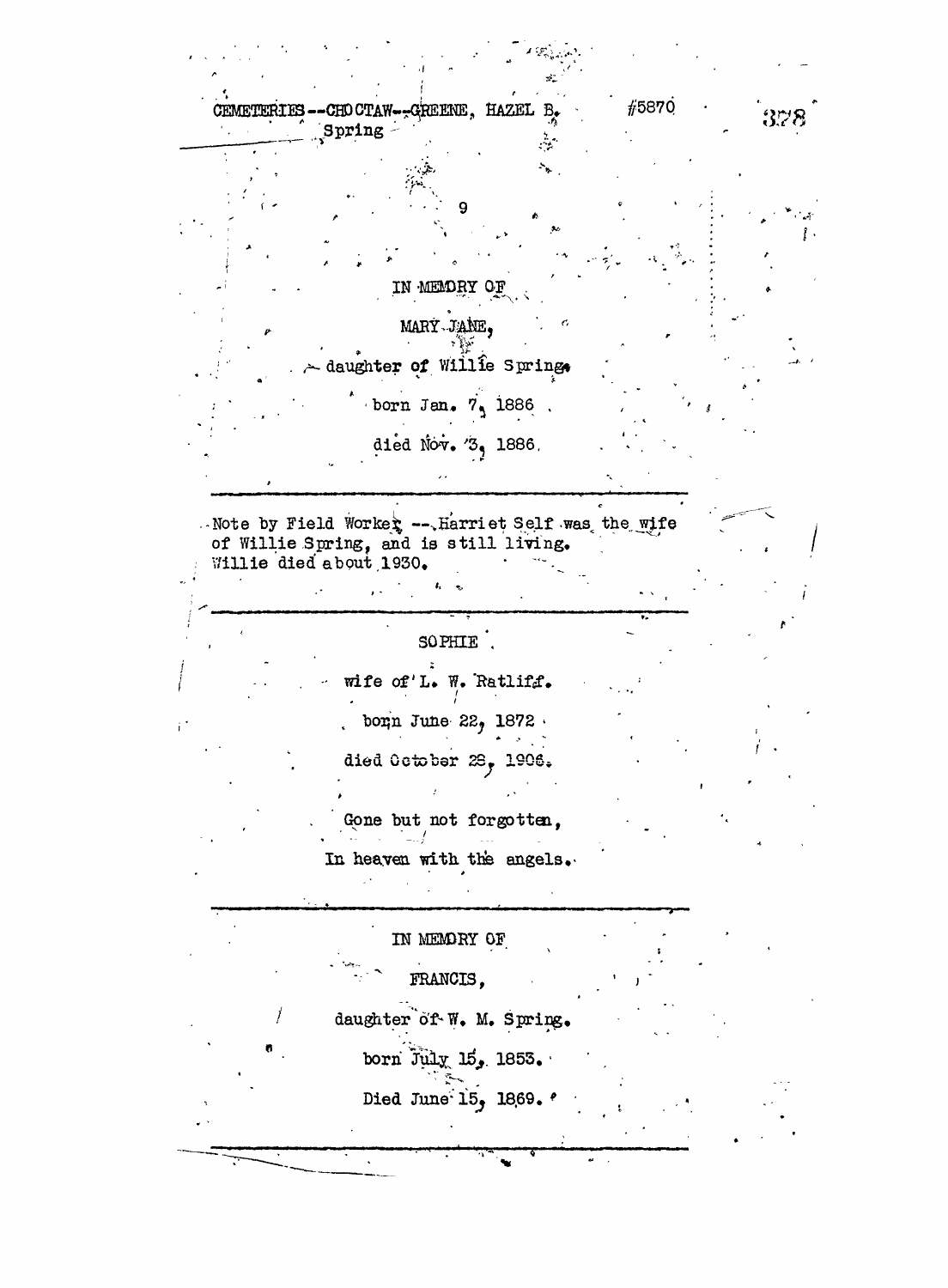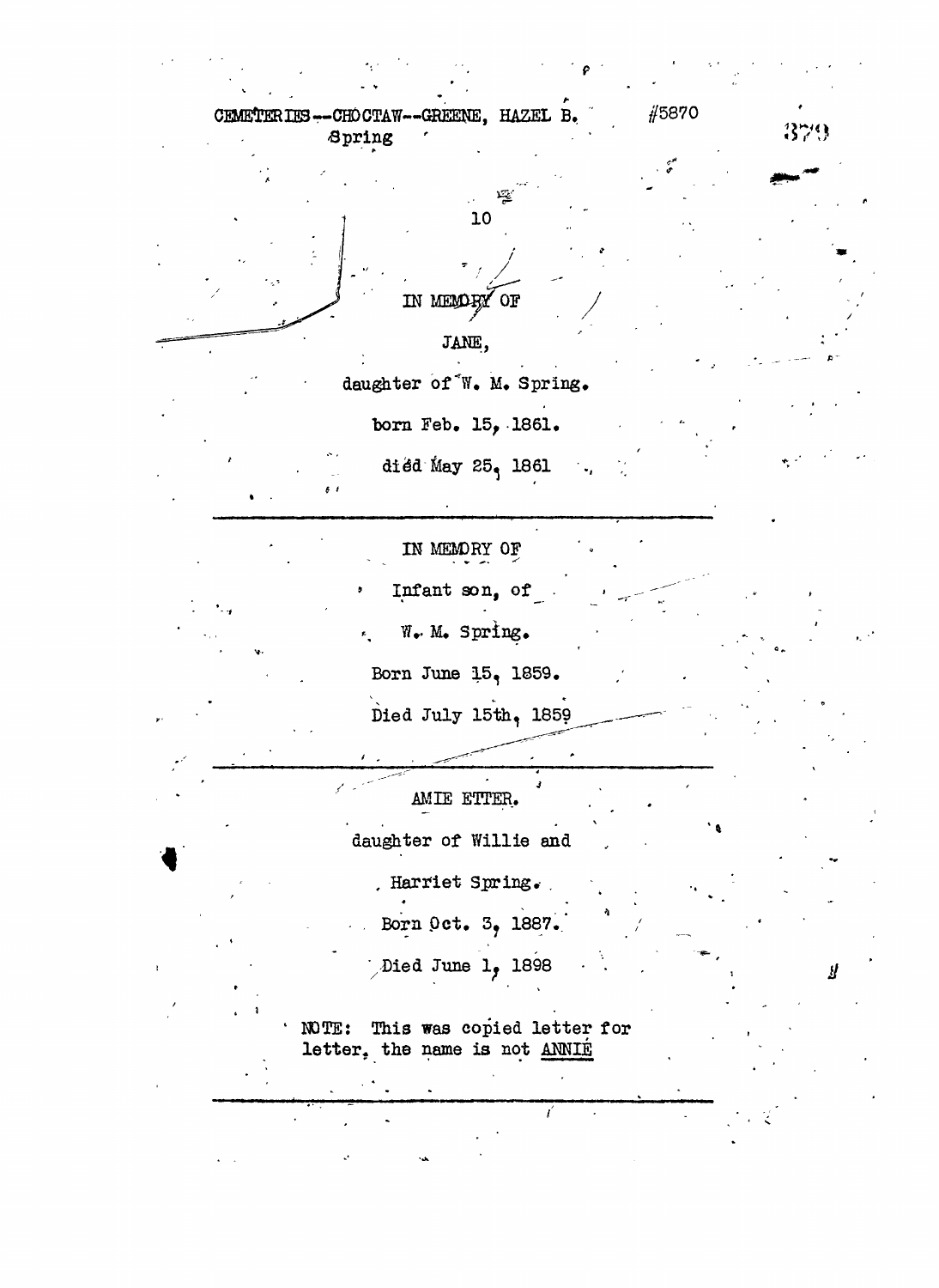$\frac{1}{11}5870$ CEMETERIES--CHOCTAW--GREENE, HAZEL B. Spring.

 $\mathbf{\mathbf{u}}$ 

WILLIE SPRING LIES IN AN

UNMARKED GRAVE IN THE SPRING BURIAL PLOT, and died about 1930.

 $\mathbf{A}$ 

NOTE: Field worker attended funeral.

IN MEMORY OF NANNIE.

Wife of Bazil Spring. born March 13, 1871. died November 5, 1892

NOTE: She was Nannie Self. (by Field Worker)

IN MEMORY OF

ANNIE ABBIE.

wife of Ambrose Rice.

died Aug. 28, 1896

Gone but not forgotten.

The birthdate was not on the tombstone.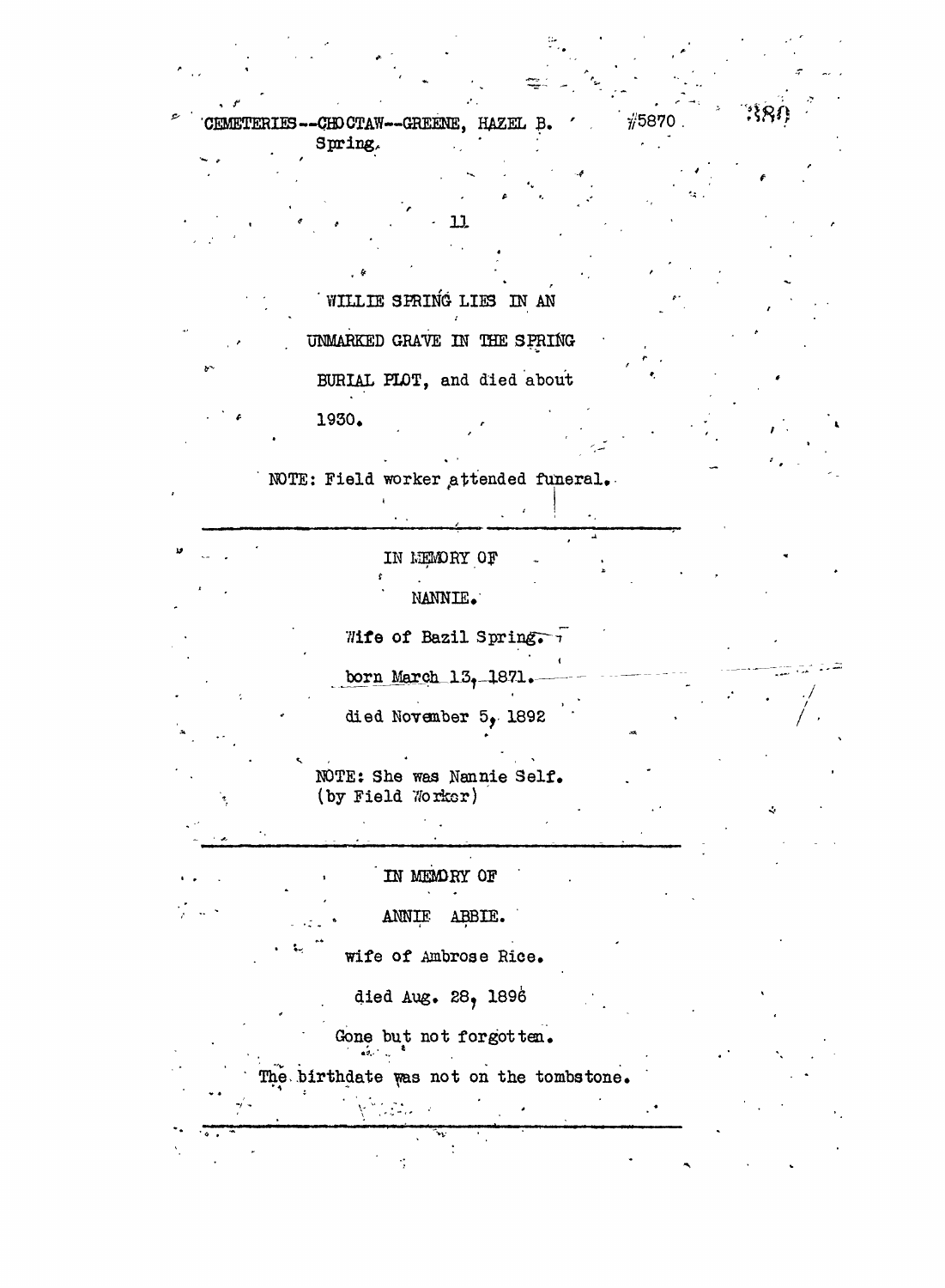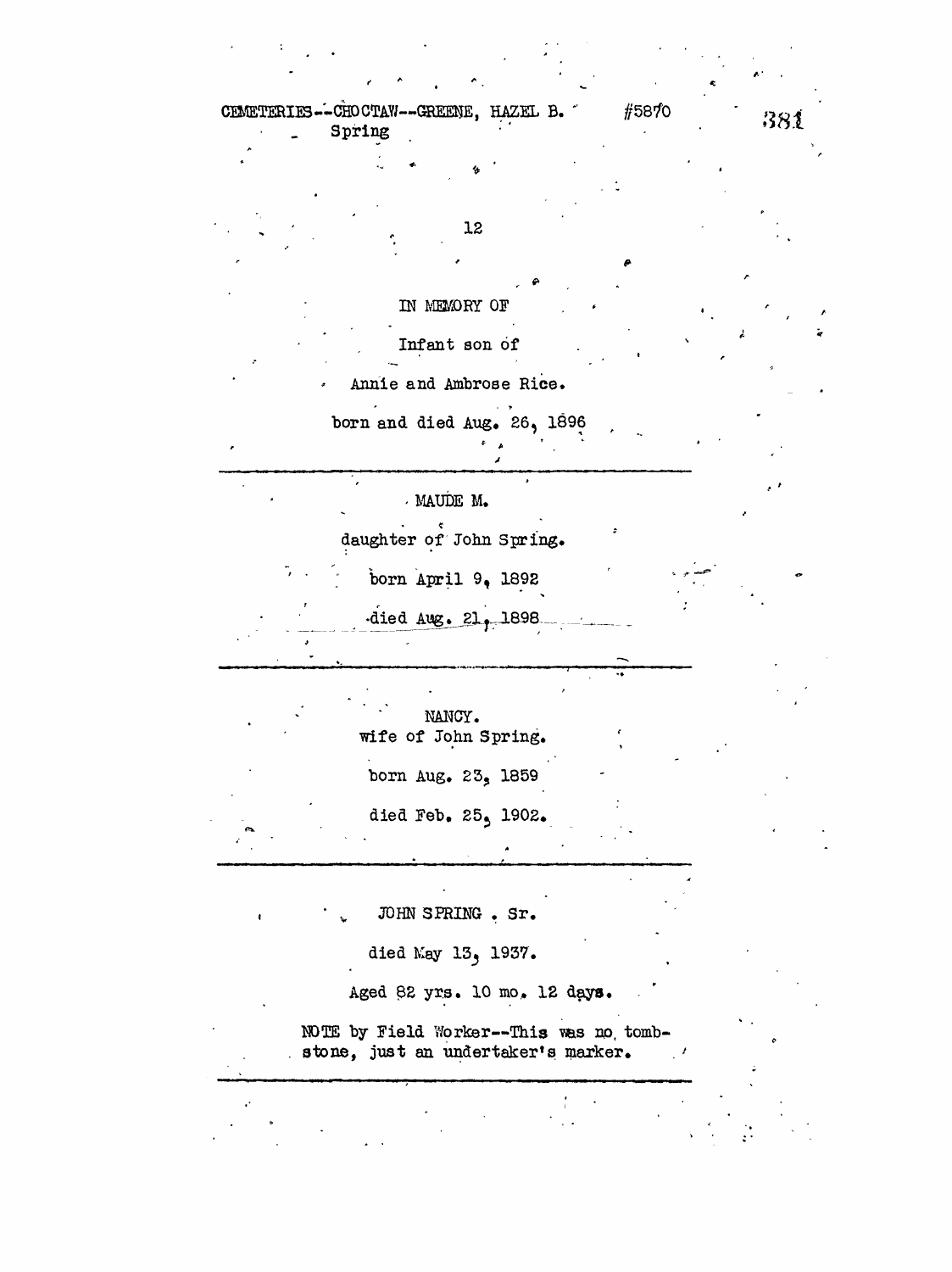CEMETERIES--CHOCTAW--GREENE, HEEEL B. #5870 382 **3**

*r*

13

W. F. SELF.

born December 25, 1876

. died July 2, 1906

Gone but not forgotten.

 $\mathbf{r}$ 

*\*

*r*

**NOTE** by Field Worker

W. F. Self was the first husband of this Field Worker.

 $MRS.$  CARRIE SELF $\sim$ 

wife of  $\vec{v}$ . C. Self. born Sept.  $4$ , 1842

died June  $19$ ,  $1915$ 

A precious one from us is gone,

A-voice we loved is stilled.

W. C. SELF. born June 23, 1843 died Jan. 8, 1913 We shall meet again. MOTE by Field 7/orker W.C.Self was the father of Walter, W. F. and Nannie Spring who are in this

burial ground.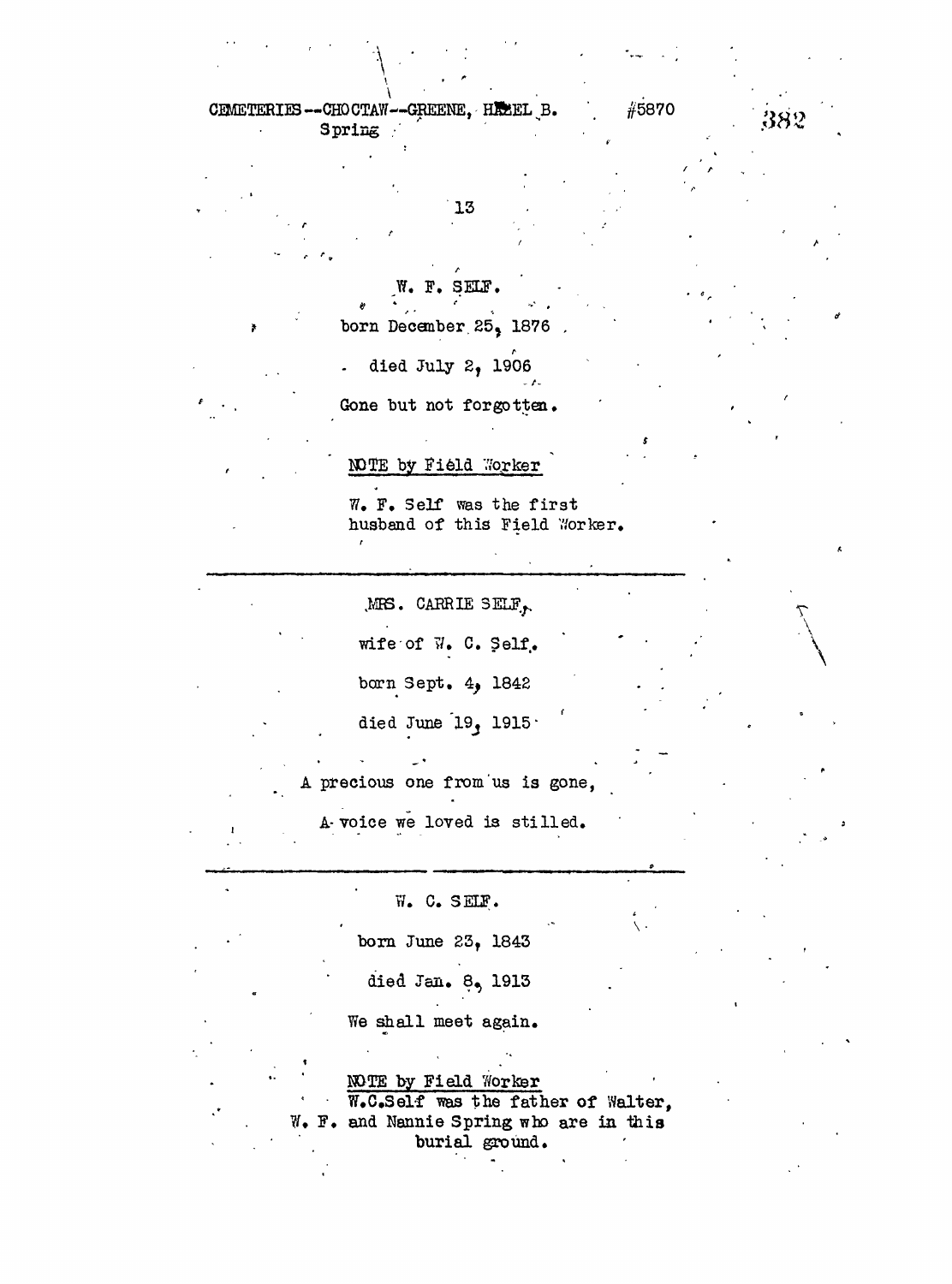**r f** CEMETERIES—CHOCTAW—GREENE, HAZEL, B.  $\gamma$  75870  $38$ ? *f* Spring ' .

14 . *\**

.(Another Undertaker's marker).

Mrs. Elrod. ration and the contract of the contract of the contract of the contract of the contract of the contract of the<br>Second Second Second Second Second Second Second Second Second Second Second Second Second Second Second Second

7#-yrs old.

MOTE: by Field 'orker That is all that can be read.

Mrs. Elrod was the mother of the widow of John Spring who died May  $13th, 1937.$ The widow is Dora Spring. ..

Betty.Jo Spring.

 $1 \text{ yr}$ .

NOTE; by Field-Worker The balance obliterated by the weather from the undertaker's marker.

Dr. W. D. Kendrick married  $\mathcal{L}^{\text{max}}$  and  $\mathcal{L}^{\text{max}}$ 

Patsy, daughter of ... M. Spring.  $\sim 100$  km s  $^{-1}$ 

He lies in an unmarked grave

in this cemetery.

NOTE: by Field Worker - The H.  $C$ . Kendrick, whose gravestone shows that he died in 18,85, was the father of Dr.'W. D. Kendrick and Anna  $\mathbb{N}_\bullet$  Cash is *"a.* daughter of Dr. and Patsy Kendrick.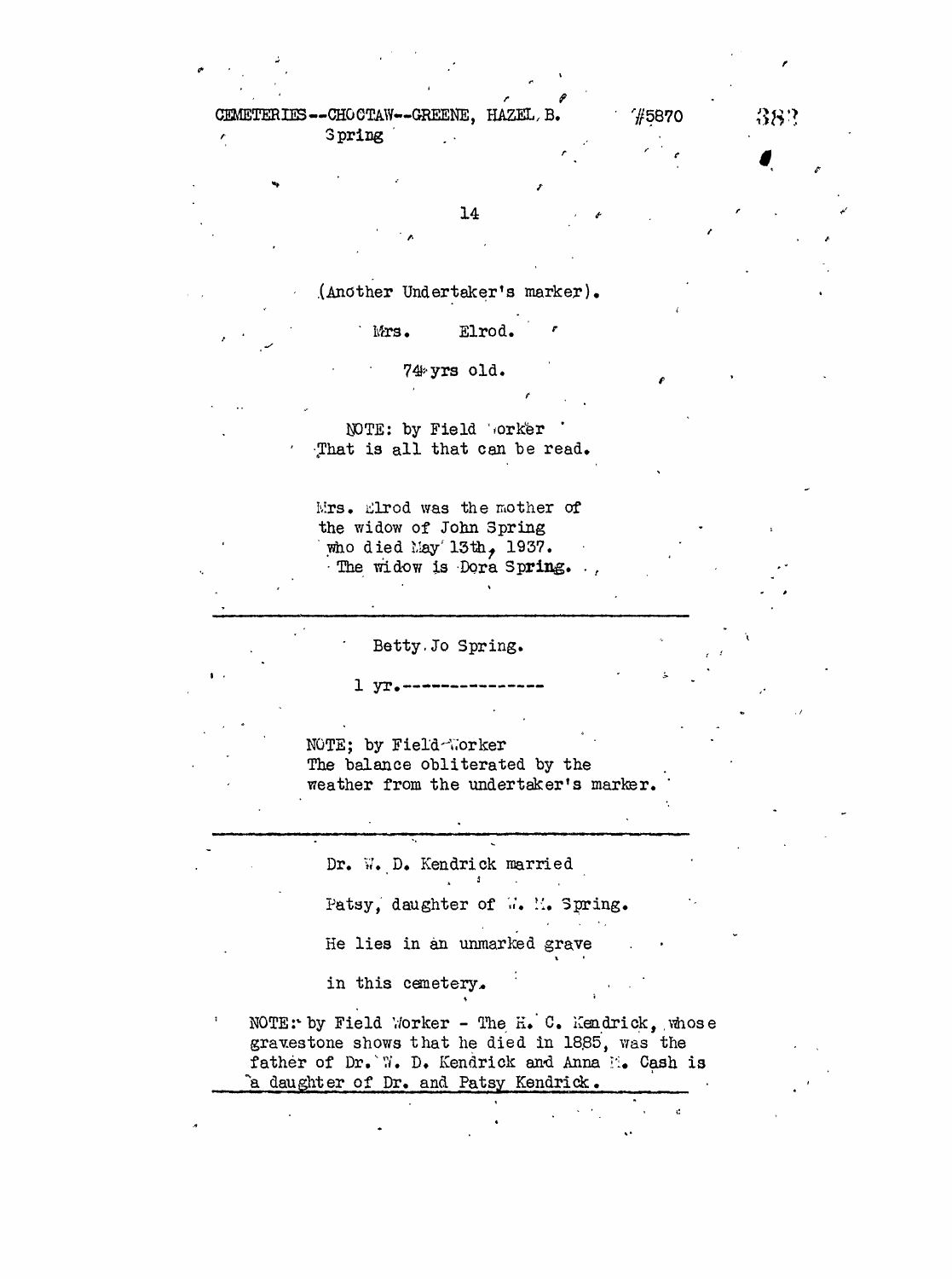

A voice we loved is stilled.

## HAZEL,

daughter of Willie and

Hattie Spring.

born Sept." 19, 1901

died Jan.  $4th<sub>1</sub> 1903$ 

WALTER.

Son of

W. C. and M. C. Self.

born June 20, 1886.

died June 29, 1901.

Sleep on brother, Thy work is done, Jesus has come and borne Thee home. Our darling one has gone before, To greet us on the gplden shore.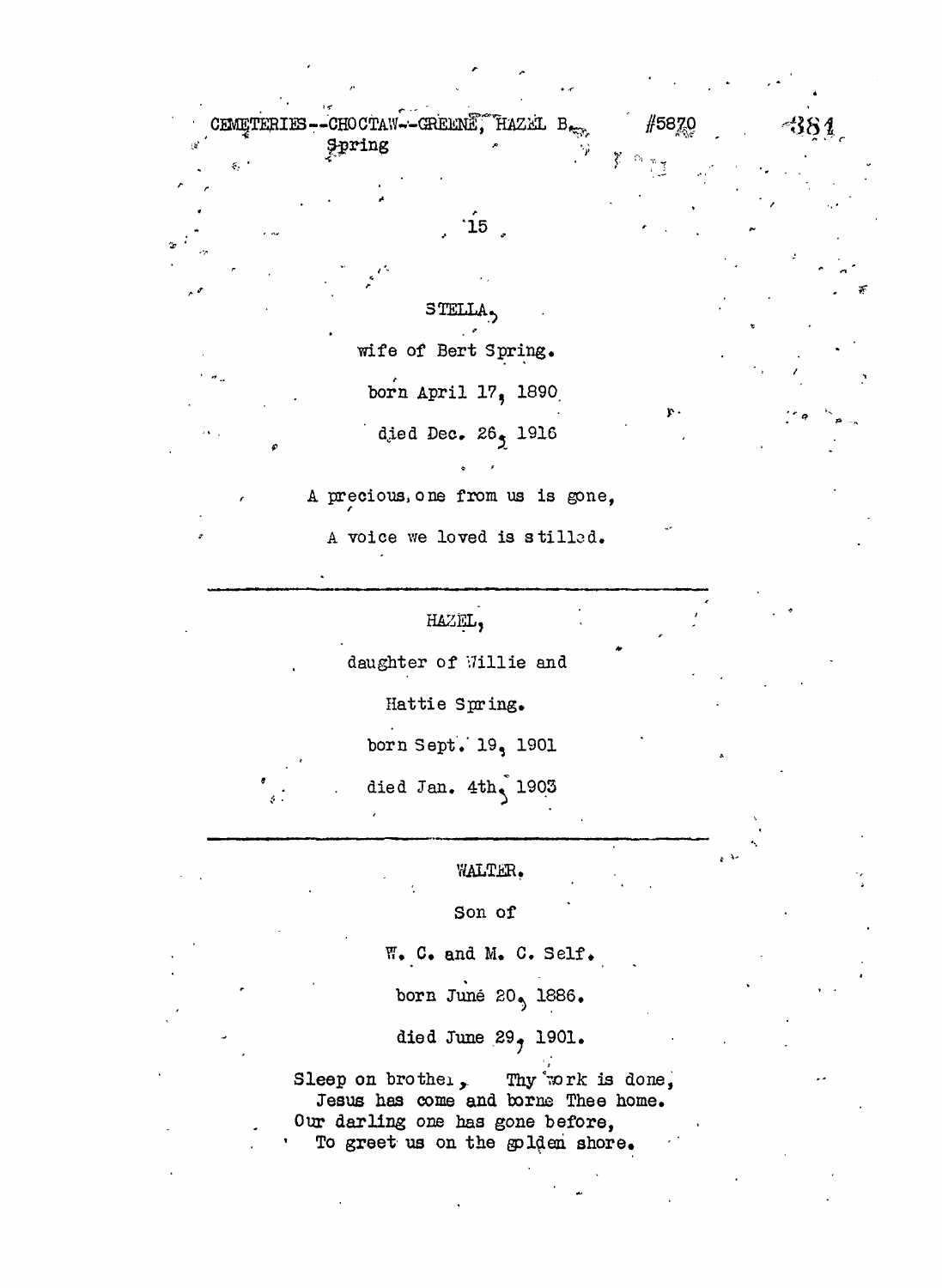385 CEMETERIES -- CHÓ CTAW--CREENE, HAZEL B. #5870 Spring ີ 16 To him, I trust a place is given, Among the Saints with Christ in Aeaven. **Kallantina Comments** The next one was broken, only this showed. Born Jan. 23, 1881. Died Feb.  $16<sub>9</sub>$   $1881$ IN MEMORY OF Bazil L. Spring. born Nov. 23, 1868 died Sept. 26, 1893 ; IN MEMORY OF H. C. Kendrick. Died April 11, 1885 Age 55 years.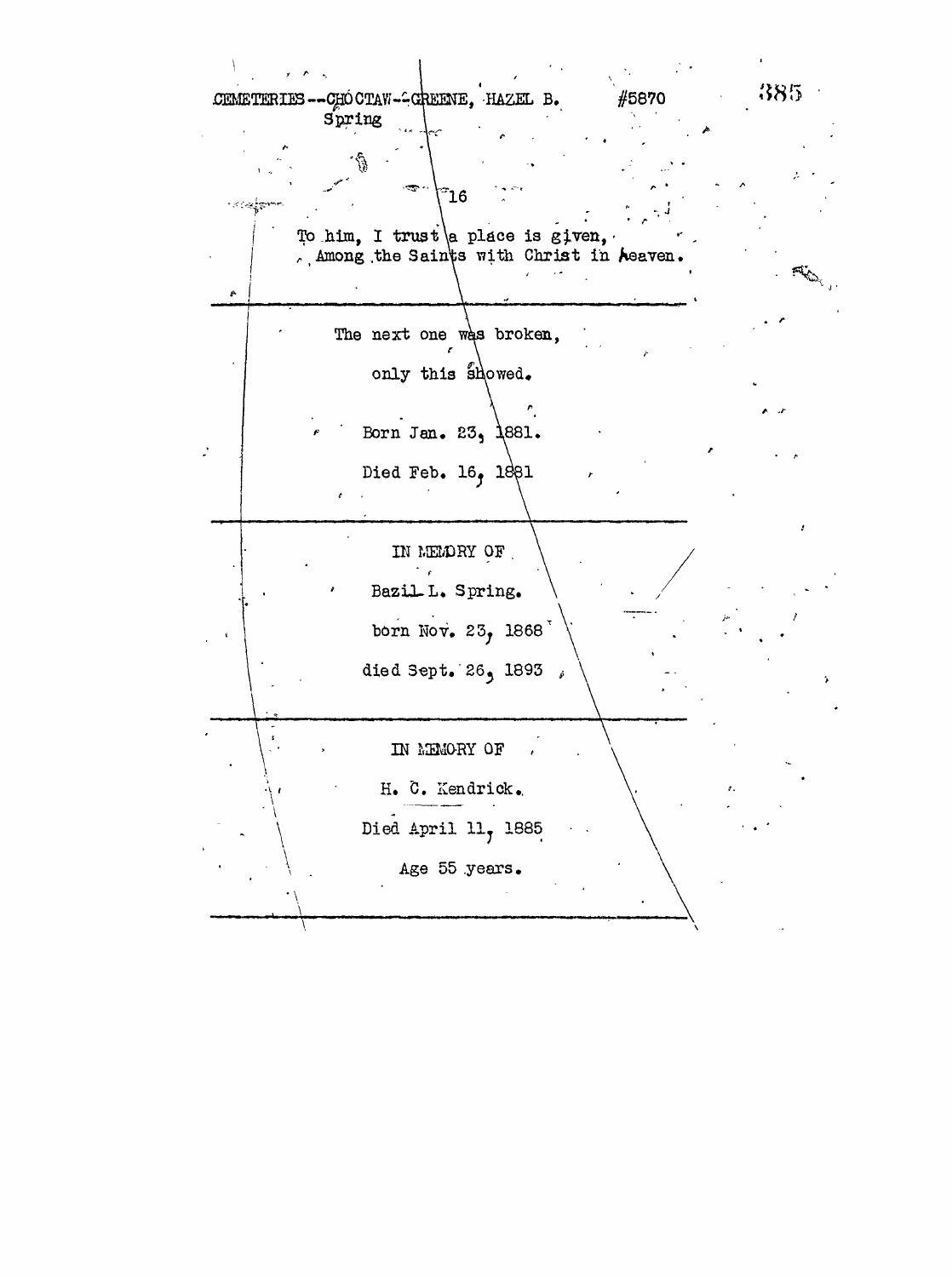CEMETERIES--CHOCTAW. QREENE, HAZEL B. 5870

**• v ' •**

ويتيم

Anna M. wife of J.ºL. Cash. A 9

*• r .* **1 7**

386

died.May 30,1913.

bora June 8, 1886.

'• The voice loved- i's gone. Your place is vacant in our home.

On the north side of the stone is inscribed.

"Five infants, of J. L. & Anna Cash."

And on the south of the stone are five little graves.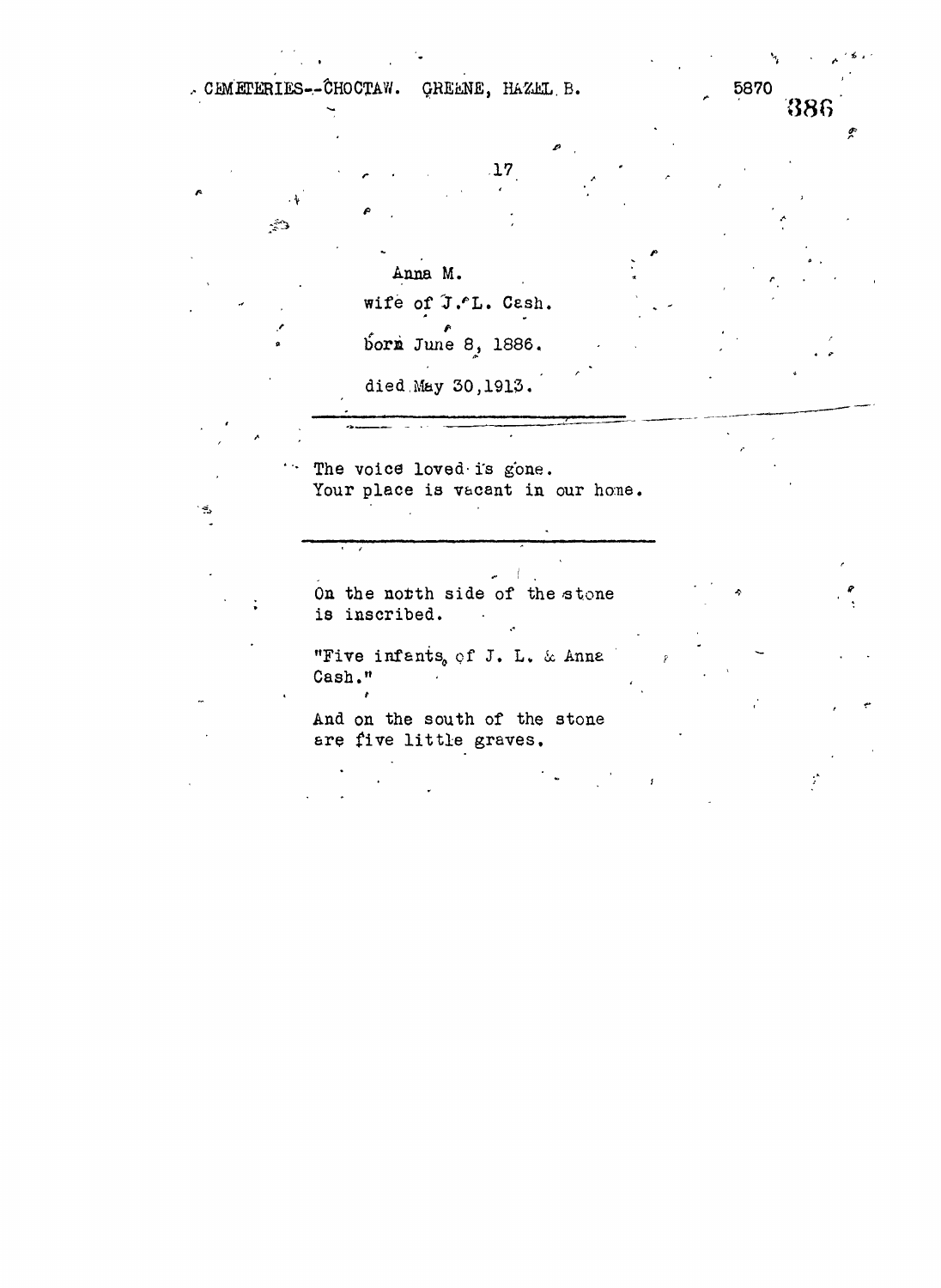GREENE. HÁZEL B. · CEMETERY, CHOCTAW. .'Watejn'ole.

> Field Worker - Hazel B. Greene Indian-Pioneer History,S-149 October, 30, 1937

In this old cemetery there are grave stones with the dates as far back as 1876. ' . \* •' There are about 175 graves, and 75 are marked  $\mathcal{C}$  and  $\mathcal{C}$  are expressed by the set of  $\mathcal{C}$  . The set of  $\mathcal{C}$ with dated stones.

The cemetery has not been abandoned. The burial plot belongs to the members of,the Waterhole Church, located on Natarholai Creek, right across the road from . the cemetery.

This, old cemetery is just about a half mile west of the home of James Wood' Kirk and the old village \of- Garvin. *- e-*

About three miles south of the present town of Garvin, in McCurtain County, on Water Hole Creek, iswhat is known as the Waterhold Church and Cemetery. Instead of *going* straight south the road has to curve west to go around the cemetery.  $\cdot$ 

 $\ddot{\phantom{1}}$ 

EPITAPHS FROM TOMBSTONES IN THE OLD  $\setminus$ WATERHOLE CEMETERY.

#12006

38'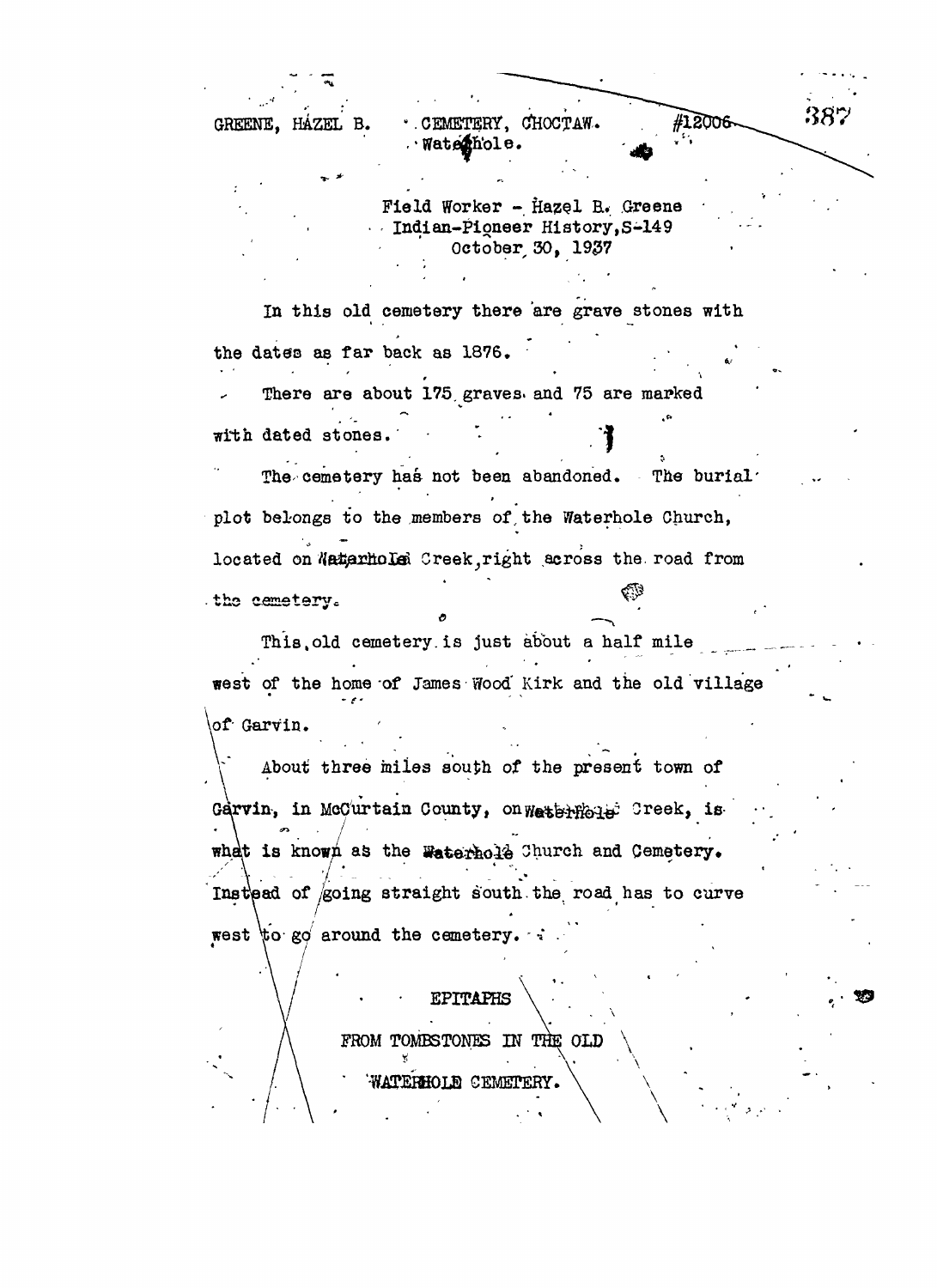**GREENE, HAZEL B. CEMETERY, CHOCTAW. Watorhole .**  $#12006$  .  $388$ 

 $\boldsymbol{2}$ 

.KATE.

Daughter of

T. W. & Nova Hopkins February 8, .1902

February 10, 1902

\*\*\*£\*\*\*\*\*\*

A

 $\sim$ f

In Memory of H. G. McFarland. Born August 19, 1845 Died February 16, 1884

> In Memory of Mary F. Ellis, Wife of

\*\***\*\*\*\*\*\*\***\*

H. G. McFarland.

. Born August Z, 1851

Died November 27, 1883

\*\*\*\*\*\*\*\*\*\*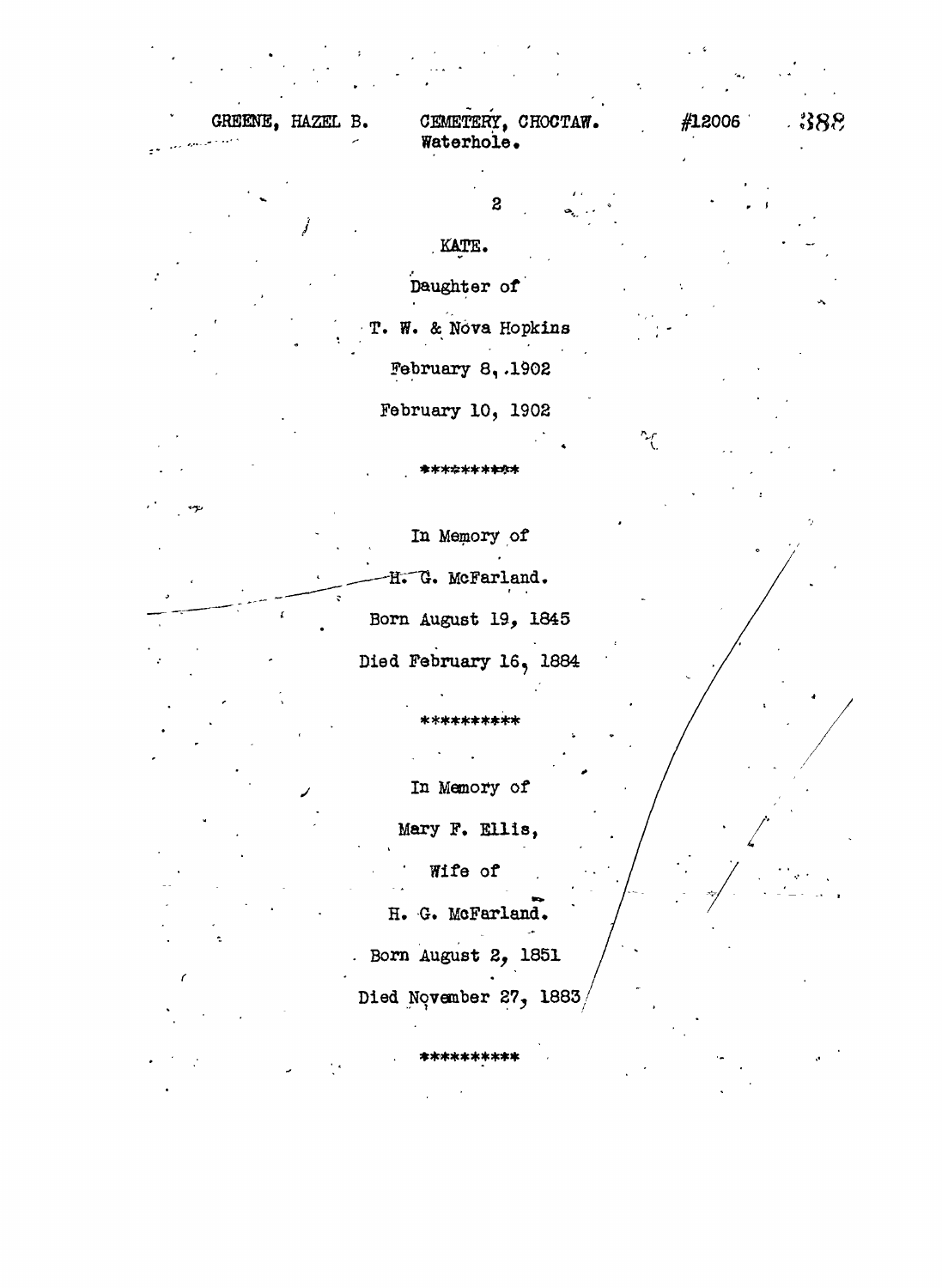GREENE, HAZEL B. #12006 389 CEMETERY, CHOCTAW. Waterhole.  $\ddot{\phantom{0}}$ 3 Johnnie, son of T. W. & Nova Hopkins Born, January 22-1900 Died February 16. 1902  $\ddot{\phantom{0}}$ Wm J. Townsend January 1, 1850 October 25, 1885 His many virtues form the noblest monument to his memory. \*\*\*\*\*\*\*\* Gabriella Garth,  $\mathbf{r}$ Wife of James Wood Kirk, Sr. May 7-1883 October 28-1912 \*\*\*\*\*\*\*\*\*\*  $\mathbf{L}$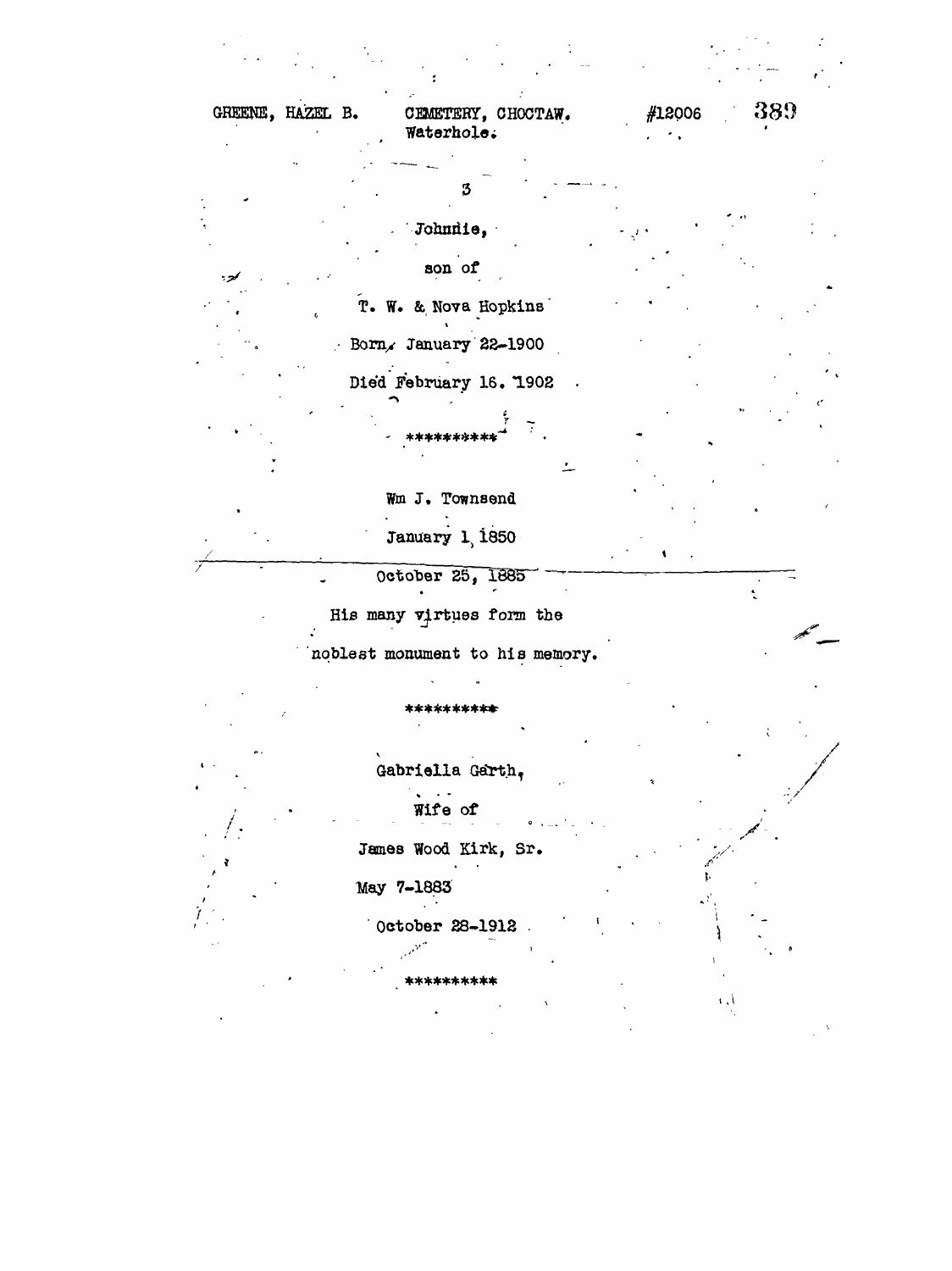| -390<br>#12006<br>CEMETERY, CHOCTAW.<br>GREENE, HAZEL B.<br>Waterhole.<br>James Wood Kirk, Sr.<br>February $149$ 1852<br>April 13, 1916<br><b>*********</b> *<br>MAHELIE JONES<br>DIED MAY 11 1916<br>Age 106 years.<br>**********<br>On a broken stone.<br>بمنتبه<br>I. L. Garvin<br>Broken here, then<br>) -nia Garvin<br>May 15, 1878<br>$\mathcal{D}_\mathbf{q}$<br>Age 20 years<br>and 6 days. |  |  |  |  |
|-----------------------------------------------------------------------------------------------------------------------------------------------------------------------------------------------------------------------------------------------------------------------------------------------------------------------------------------------------------------------------------------------------|--|--|--|--|
|                                                                                                                                                                                                                                                                                                                                                                                                     |  |  |  |  |
|                                                                                                                                                                                                                                                                                                                                                                                                     |  |  |  |  |
|                                                                                                                                                                                                                                                                                                                                                                                                     |  |  |  |  |
|                                                                                                                                                                                                                                                                                                                                                                                                     |  |  |  |  |
|                                                                                                                                                                                                                                                                                                                                                                                                     |  |  |  |  |
|                                                                                                                                                                                                                                                                                                                                                                                                     |  |  |  |  |
|                                                                                                                                                                                                                                                                                                                                                                                                     |  |  |  |  |
|                                                                                                                                                                                                                                                                                                                                                                                                     |  |  |  |  |
|                                                                                                                                                                                                                                                                                                                                                                                                     |  |  |  |  |
|                                                                                                                                                                                                                                                                                                                                                                                                     |  |  |  |  |
|                                                                                                                                                                                                                                                                                                                                                                                                     |  |  |  |  |
|                                                                                                                                                                                                                                                                                                                                                                                                     |  |  |  |  |
|                                                                                                                                                                                                                                                                                                                                                                                                     |  |  |  |  |
|                                                                                                                                                                                                                                                                                                                                                                                                     |  |  |  |  |
|                                                                                                                                                                                                                                                                                                                                                                                                     |  |  |  |  |
|                                                                                                                                                                                                                                                                                                                                                                                                     |  |  |  |  |
|                                                                                                                                                                                                                                                                                                                                                                                                     |  |  |  |  |
|                                                                                                                                                                                                                                                                                                                                                                                                     |  |  |  |  |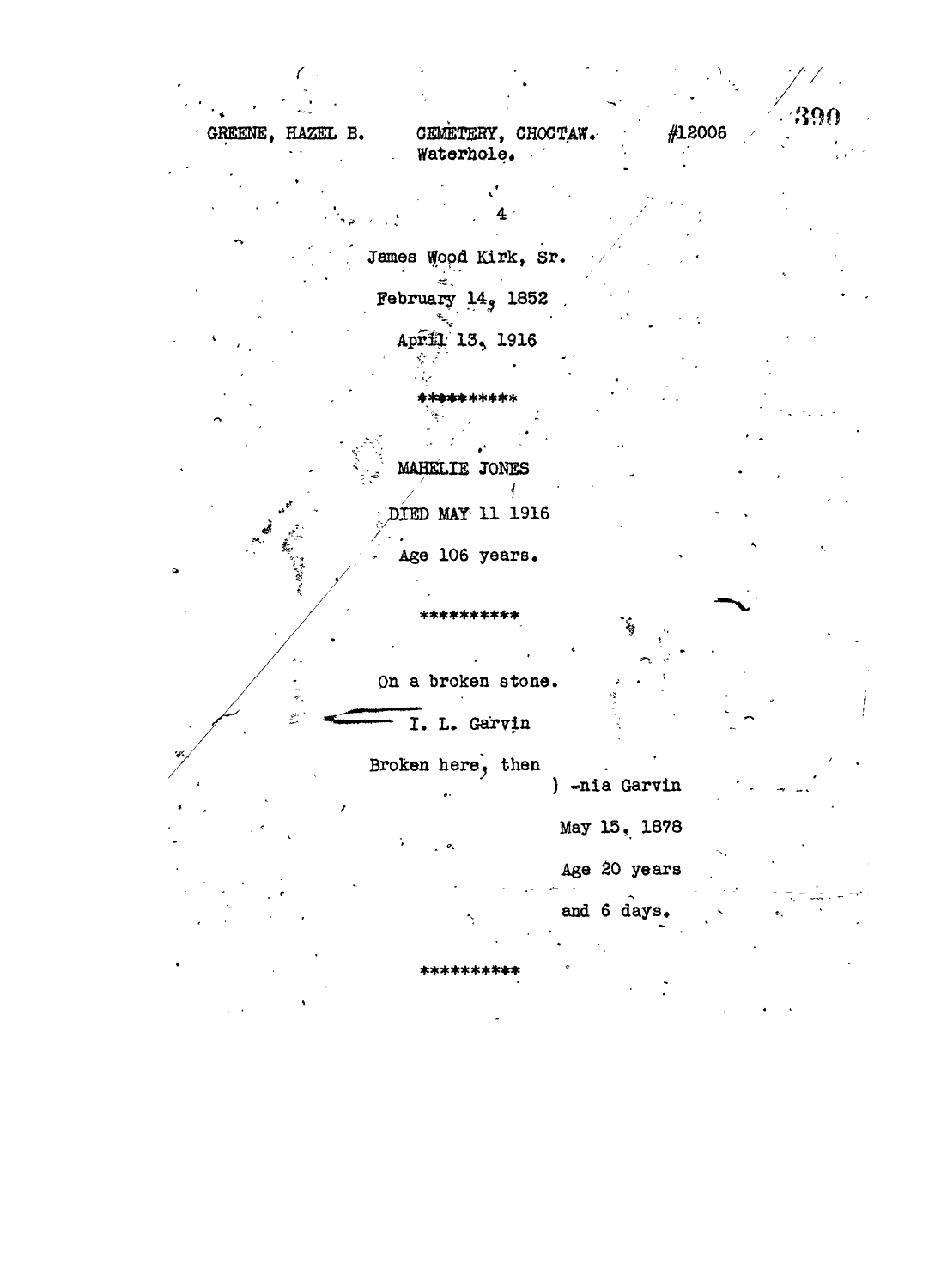GREENE, HAZEL B. CEMETERY, CHOCTAW. #12006 · 391 Waterhole .  $\overline{\mathbb{R}}$  $\mathcal{L}_{\mathbf{r}}$ 5 MARTHA S. Daughter of Melvina Carnes. Jan 13, 1879 October 14, 1880 \*\*\*\*\*\*\*\*\*\* **EMMA** Daughter of I. L & Melvina Garvine. ' . July 12, 1872 July 20, A. D. 1876 \*\*\*\*\*\*\*\*\*\* Mary Jane Wife of, A J. W. Kirk, Daughter of I. L. & Melvina Garvine.

May 31, 1861 December 24, 1880

\*\*\*\*\*\*\*\*\*\* \*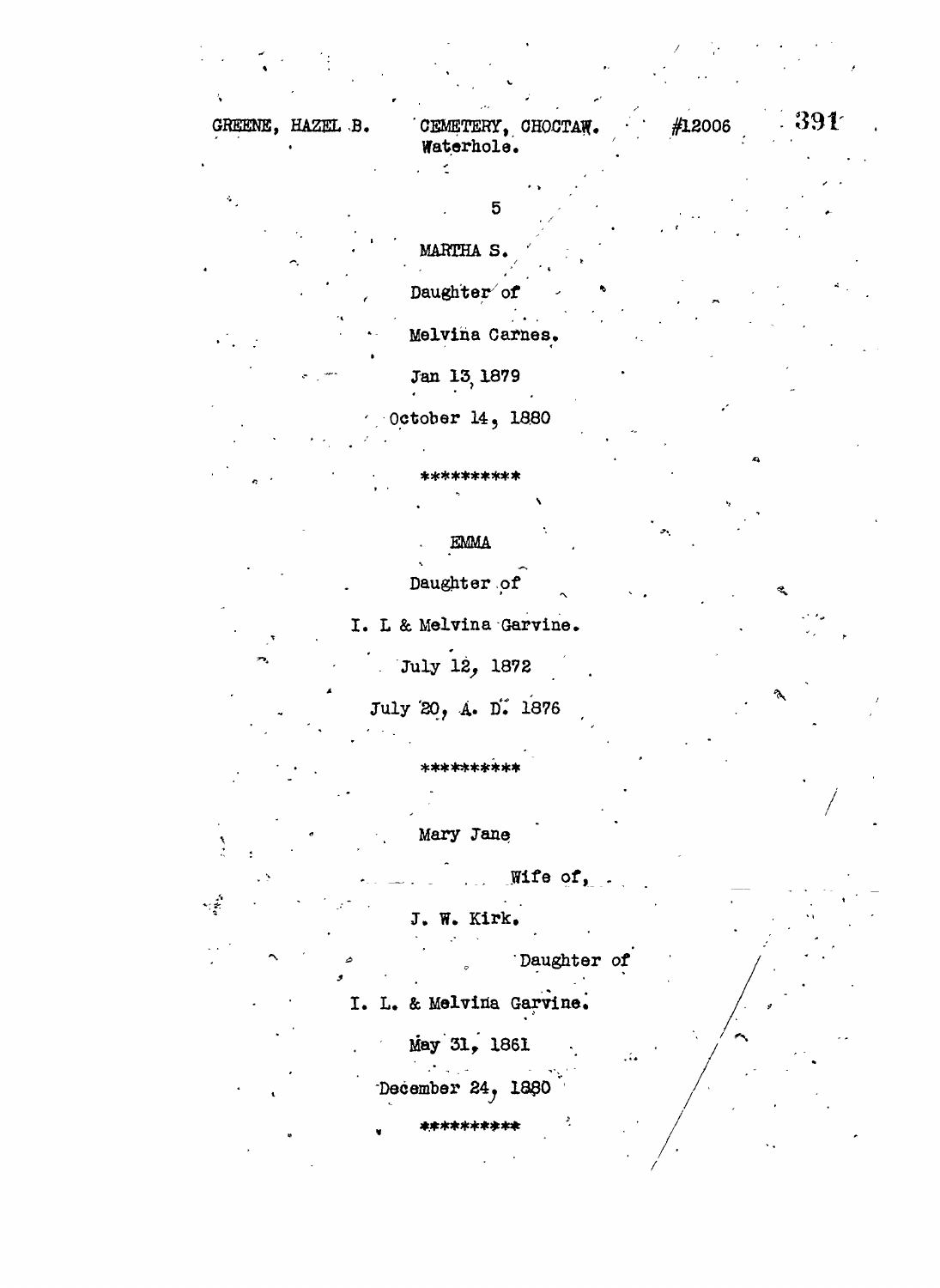| CREENE, HAZEL B. CEMETERIES CHOCTAN                                                                                                                                                                                                                                                                                                                                                                                                                                                                                                                                                                                                                                                                                                                                                                                                                                            | COLLECTIVE SPENCER ACADEMY Form B-(S-149). |            |                         | 6511       |         |
|--------------------------------------------------------------------------------------------------------------------------------------------------------------------------------------------------------------------------------------------------------------------------------------------------------------------------------------------------------------------------------------------------------------------------------------------------------------------------------------------------------------------------------------------------------------------------------------------------------------------------------------------------------------------------------------------------------------------------------------------------------------------------------------------------------------------------------------------------------------------------------|--------------------------------------------|------------|-------------------------|------------|---------|
|                                                                                                                                                                                                                                                                                                                                                                                                                                                                                                                                                                                                                                                                                                                                                                                                                                                                                | <b>EURIAL GROUND FORM</b>                  |            |                         |            |         |
|                                                                                                                                                                                                                                                                                                                                                                                                                                                                                                                                                                                                                                                                                                                                                                                                                                                                                | WORKS PROGRESS ADM. IN ISTRATION           |            |                         |            | -392    |
| Indian-Pioneer History Project for Oklahoma                                                                                                                                                                                                                                                                                                                                                                                                                                                                                                                                                                                                                                                                                                                                                                                                                                    |                                            |            |                         |            |         |
| $\mathcal{A}^{\mathcal{C}}$                                                                                                                                                                                                                                                                                                                                                                                                                                                                                                                                                                                                                                                                                                                                                                                                                                                    |                                            |            |                         |            |         |
|                                                                                                                                                                                                                                                                                                                                                                                                                                                                                                                                                                                                                                                                                                                                                                                                                                                                                |                                            |            |                         |            |         |
| Field worker's name ____ Hazel B. Greena __                                                                                                                                                                                                                                                                                                                                                                                                                                                                                                                                                                                                                                                                                                                                                                                                                                    |                                            |            |                         |            |         |
|                                                                                                                                                                                                                                                                                                                                                                                                                                                                                                                                                                                                                                                                                                                                                                                                                                                                                |                                            |            |                         |            |         |
| This report made on (date) - - June 28.                                                                                                                                                                                                                                                                                                                                                                                                                                                                                                                                                                                                                                                                                                                                                                                                                                        |                                            |            |                         | 1.937      |         |
|                                                                                                                                                                                                                                                                                                                                                                                                                                                                                                                                                                                                                                                                                                                                                                                                                                                                                |                                            |            |                         |            |         |
| 1. Name (if any) of burial ground ___ 01d Spencer Academy-- Burial Ground                                                                                                                                                                                                                                                                                                                                                                                                                                                                                                                                                                                                                                                                                                                                                                                                      |                                            |            |                         |            |         |
| . Founded (date) 1848 Possibly earlier By Spencer Academy                                                                                                                                                                                                                                                                                                                                                                                                                                                                                                                                                                                                                                                                                                                                                                                                                      |                                            |            |                         |            |         |
|                                                                                                                                                                                                                                                                                                                                                                                                                                                                                                                                                                                                                                                                                                                                                                                                                                                                                |                                            |            | because could not sell  |            |         |
| 3. Rta. Loned (date) about 1903 or 1904 Why at andoned Dep't Interior forbade                                                                                                                                                                                                                                                                                                                                                                                                                                                                                                                                                                                                                                                                                                                                                                                                  |                                            |            |                         |            |         |
| 4. Present owners of premises Narcissa Knutson                                                                                                                                                                                                                                                                                                                                                                                                                                                                                                                                                                                                                                                                                                                                                                                                                                 |                                            |            |                         |            |         |
| Address of present owners Spencerville Oklahoma                                                                                                                                                                                                                                                                                                                                                                                                                                                                                                                                                                                                                                                                                                                                                                                                                                |                                            |            |                         |            |         |
| WHE: Answer fully, if possible, questions 5 to 13 inclusive, here or on<br>" sheets firmly attached to this form.<br>5. Original owners of premises. ( Narcissa Trazier filed it<br>3. Give names of other persons who at one time owned the premises,<br>7. Approximate number of graves. $60$<br>8. Approximate number of market eraves probably a dozen.<br>3. General condition of headstones, including inseriptions.<br>10. Number of inscriptions copied and attached.<br>each inscription on a separate sheet and attach all to this form).<br>H. Any other information you were able to gather about the burial ground<br>including its history.<br>12. Condition of the premises All grown up in bushes above a man 8s head.<br>13. Detailed location of purial spound. In Narcissa Knutaones field about<br>'14. Legil location of burial ground, County<br>Section | quarter of mile from house<br>Township     | $\cdot$ 6S | Three<br>$\text{Range}$ | 19 E.      | (Flace) |
|                                                                                                                                                                                                                                                                                                                                                                                                                                                                                                                                                                                                                                                                                                                                                                                                                                                                                |                                            |            |                         |            |         |
|                                                                                                                                                                                                                                                                                                                                                                                                                                                                                                                                                                                                                                                                                                                                                                                                                                                                                |                                            |            | (north)                 |            |         |
| the plat on this form represents 640<br>acres, one square mile, and is sub-<br>divided indo 40 acre tracts. The<br>center of the section, and burial<br>ground should be located accordingly.                                                                                                                                                                                                                                                                                                                                                                                                                                                                                                                                                                                                                                                                                  |                                            |            |                         | مجموع المر |         |
| If possible, make additional sub-<br>divisions on plat to give more accurate                                                                                                                                                                                                                                                                                                                                                                                                                                                                                                                                                                                                                                                                                                                                                                                                   |                                            |            |                         |            |         |
| location.                                                                                                                                                                                                                                                                                                                                                                                                                                                                                                                                                                                                                                                                                                                                                                                                                                                                      |                                            |            |                         |            |         |
| Number of sheets attached                                                                                                                                                                                                                                                                                                                                                                                                                                                                                                                                                                                                                                                                                                                                                                                                                                                      |                                            |            |                         |            |         |
|                                                                                                                                                                                                                                                                                                                                                                                                                                                                                                                                                                                                                                                                                                                                                                                                                                                                                |                                            |            |                         |            |         |
| to this form                                                                                                                                                                                                                                                                                                                                                                                                                                                                                                                                                                                                                                                                                                                                                                                                                                                                   |                                            |            |                         |            |         |
|                                                                                                                                                                                                                                                                                                                                                                                                                                                                                                                                                                                                                                                                                                                                                                                                                                                                                |                                            |            |                         |            |         |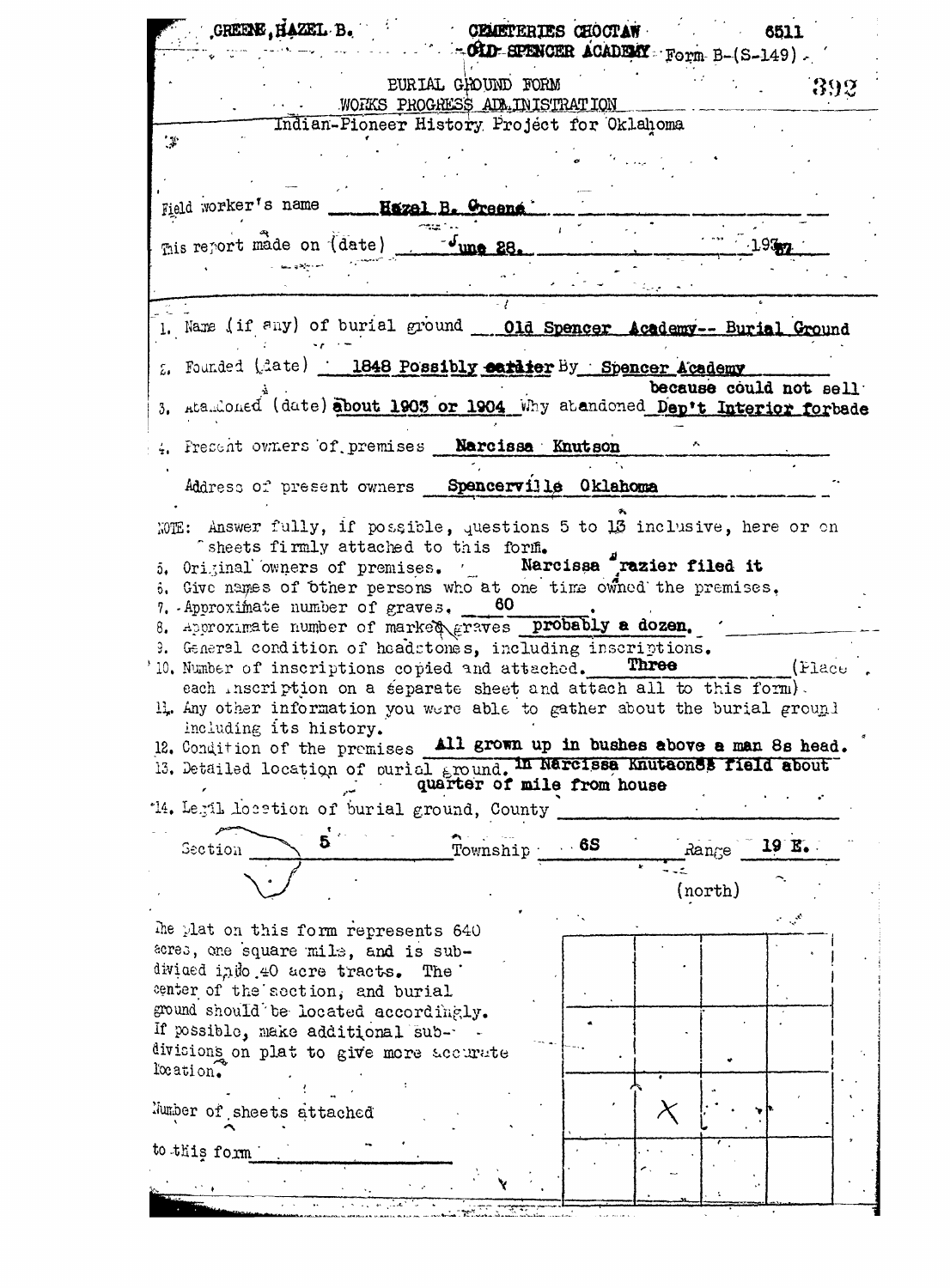GREENE HAZEL B. CEMETERIES-- CHOCTAW. *QW* SPENCER **ACADEMT**

*•r*

On June 25, 1937, John D. Knutson of Spencerville, Oklahoma *J* trapped across 'the fields to the Old Suencer Academy Burial ground. Meeds, vines, big old green briars and bushes higher than our heads had to be cut awey before we could get to the nearest tombstone. One would never suspect that a burial ground was there from observation alone as it was so overgrown with bushes, tell trees, etc. I'r. Knutson cut away enough of them to make a trail to the nearest graves. **\ / - - • A •**  file I covied the anscription on the first one, he cleared the way to the next and the next. It was impossible to eatimate the number of graves, but Mr. Knutson said there were sixty-odd.

Mrs. Knutson stopped people from burying there in . sbout 1904. The Indian Department would not let her sell it and people going in and out to the cemetery disturbed her crops. She has no member of her family there at all. Part of her family are buried in the *edrican* there close to the house, and part at other places.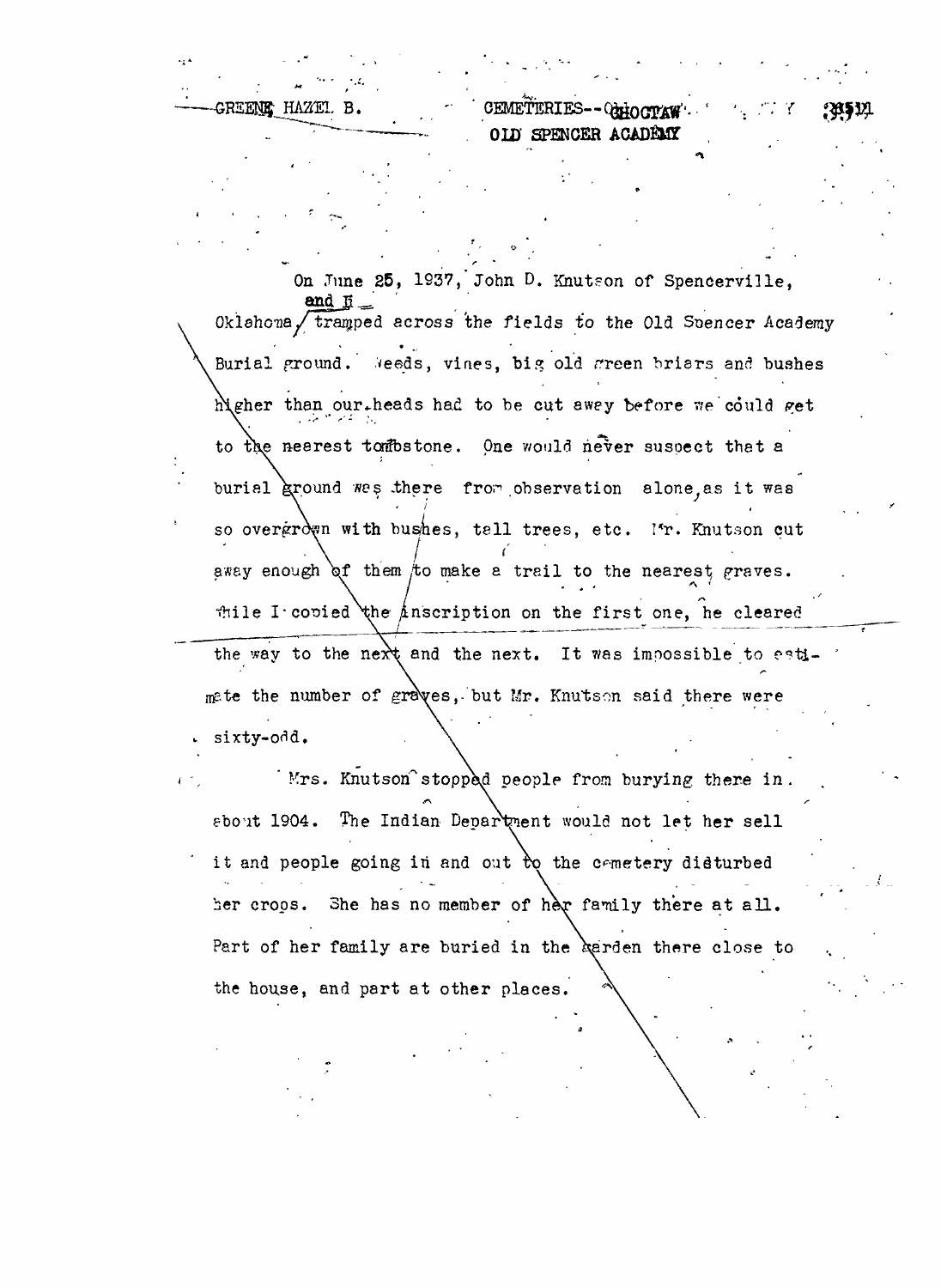CEMETERIES--OGHOCPAW OLD SPENCER ACADEMY

 $-6511$ 

 $\cdot$ 2 A rough granite upright slab, says onl

The son of C. H. and L. M. Gardener. Died December 4, 1848. Age 17 months.

GREENS, HAZEL B.

Wherefore should a single doubt arise, That our sweet bud now blooms in Paradise, That greater than parental tenderness, Now joys our babes departed soul to bliss.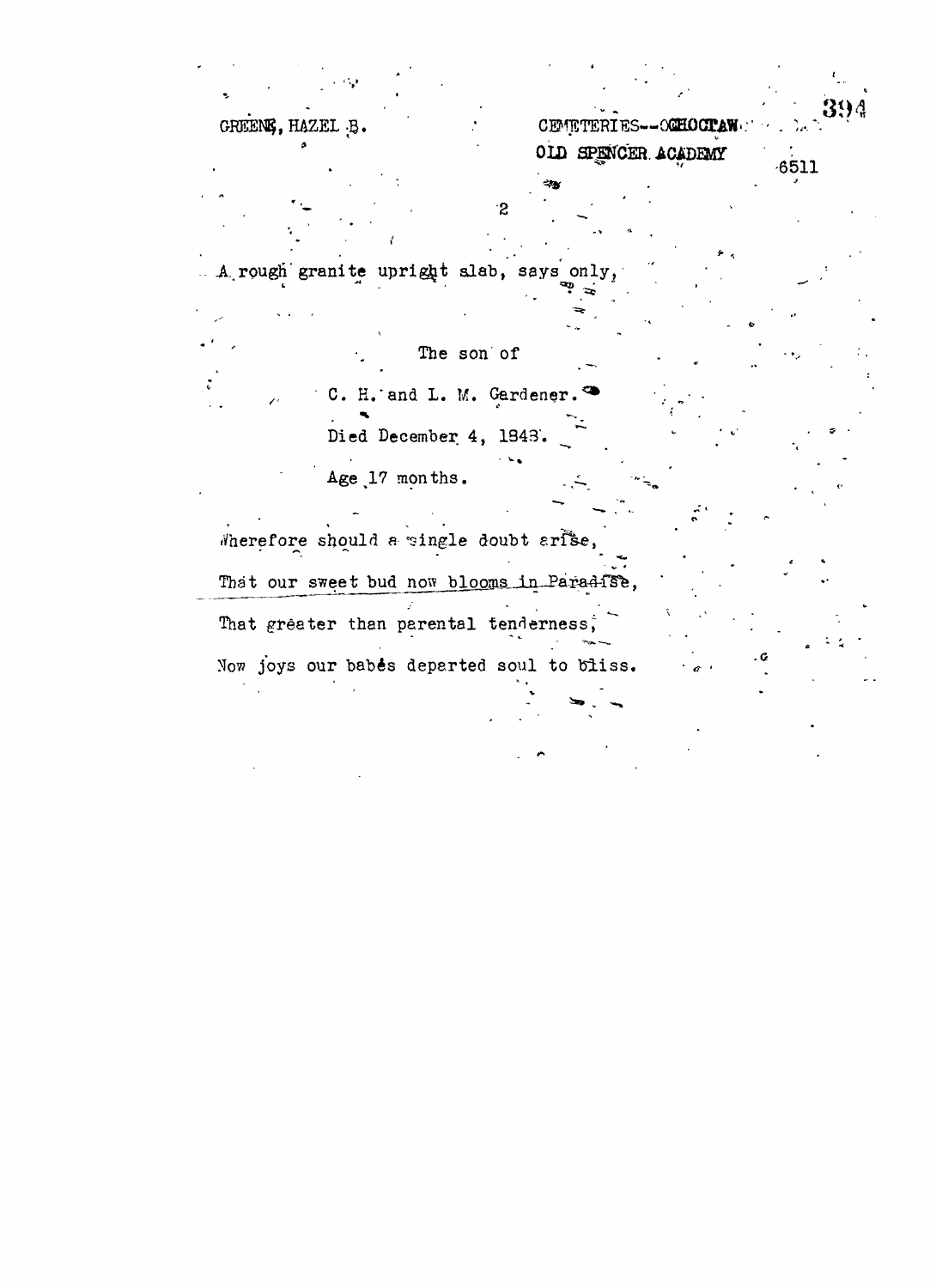| в. | CEMETERIES-- GHOCTAN | . | 6511 |
|----|----------------------|---|------|
|    | OID SPENCER ACADEMY  |   |      |

3

39

. At the top of a polished marble slab, that completely covers a grave, is a semi-circle of words carved;  $\mathbf{\hat{t}}$ wo

rows of it, in Choctaw. Below is inscribed;

. In memory $\sub{cf}_{\alpha}$ 

A beloved wife and only child, .

Mrs. Elizabeth ?'. Ramsey, daughter of Nathan and Sarah Pack,

of New York City,

end wife of Reverend James R. Ramsey, 'issionary of Presbyterian Board of Foreign Missions to the Choctaws, Who died at Spencer Academy, July 17, 1849;

Age 31 years and seven months.

Also *of •*

Nathan William Ramsey,

Only child of the above, who died June 17, 1849.

 *%*

Age 17 months and 12 days.

And I heard a voise from heaven saying unto me

And God shall wipe away all tears from their eyes; and there shall be no more death, neither sorrow, nor crying, neither-

shall there be any more pain; for the former things are

passed away. Rev. XXI.  $4 \cdot$ 

Then that is carved in Choctaw, too.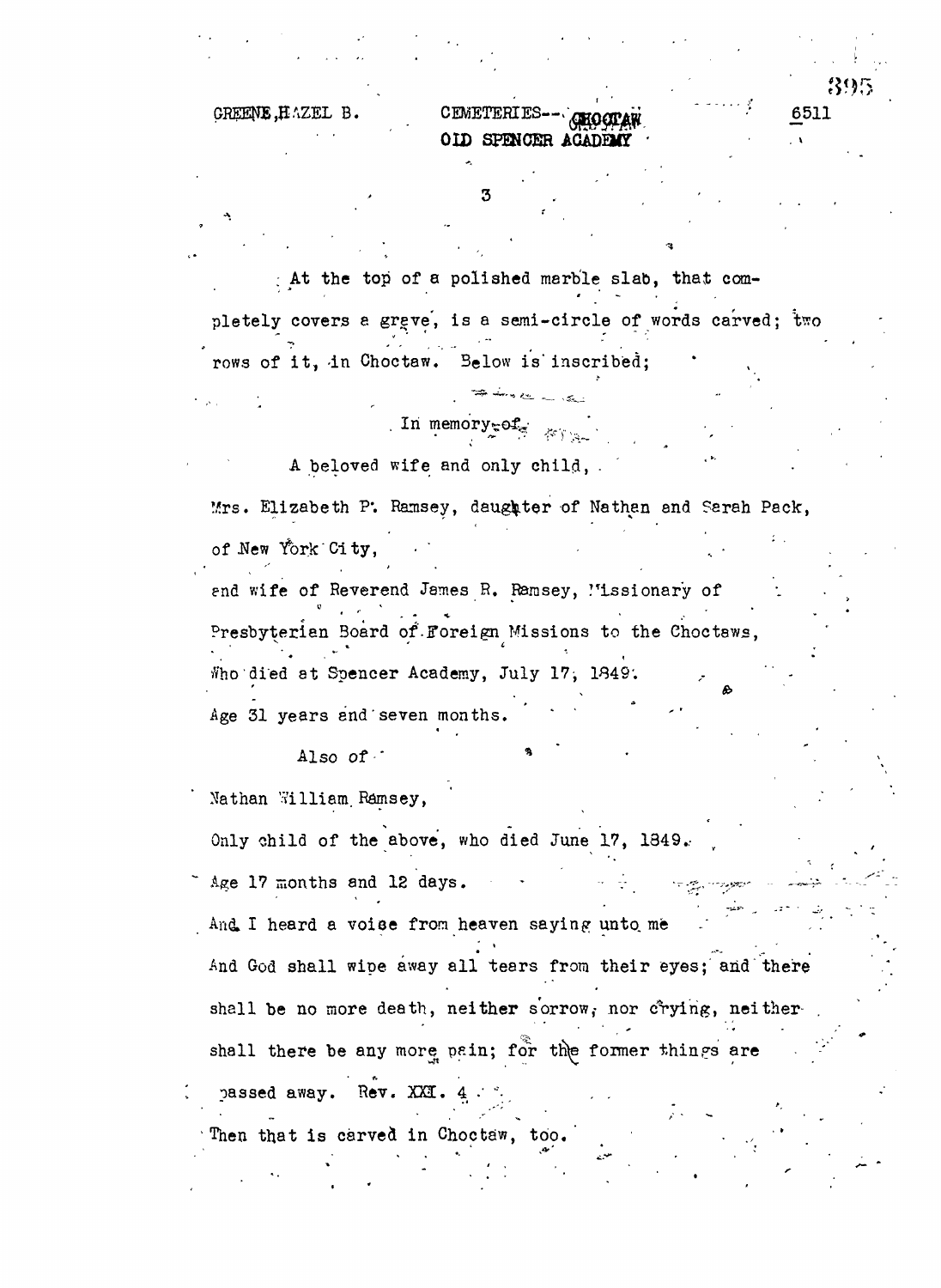GREENE. HAZEL B.

CEMETERI **©LD SPEHCER ACADEMT** 6511

-396

## IN MEMORY OF

# Mrs. Susan D. Morrison, Missionary teacher in Spencer Academy and wife of Samuel Morrison . . Born, Tarrytown, New York, Nove. 15. 1815 Died Suddenly at Pine Ridge, C. N., Feb. 4, 1851. After, three hours of intense suffering on the roadside between S pencer Acade iy and that place. Blessed is that servant whom his Lord when he cometh shall **i -^** find so doing. Luke  $XI$ , 43 Then that verse printed in Choctaw. Be Ye also ready in such an hour, if ye think not the Son of man cometh. Matt. XIX. 44 Then that in Choctaw. Jesus said unto her, I am the life. He that believeth in me, though he were-------yet, shall he live. John XI. 25 Then that in Choctaw. There is a world above, where parting is unknown. A long---------of love, formed for the good alone.